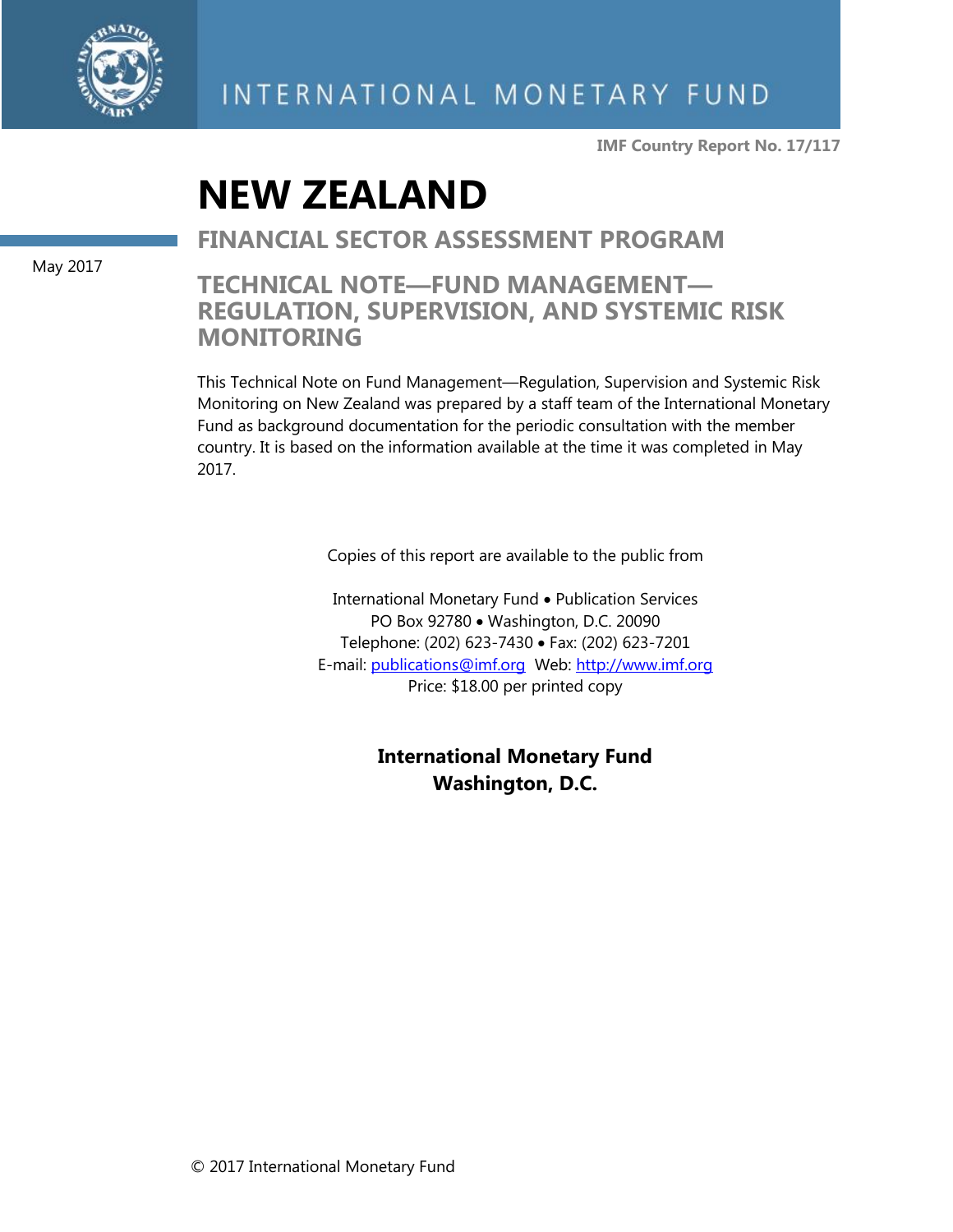

# **NEW ZEALAND**

**FINANCIAL SECTOR ASSESSMENT PROGRAM** 

May 2017

# **TECHNICAL NOTE**

**FUND MANAGEMENT: REGULATION, SUPERVISION, AND SYSTEMIC RISK MONITORING** 

Prepared By **Monetary and Capital Markets Department** 

This Technical Note was prepared by Cristina Cuervo in the context of the Financial Sector Assessment Program in New Zealand. It contains technical analysis and detailed information underpinning the FSAP's findings and recommendations. Further information on the FSAP can be found at http://www.imf.org/external/np/fsap/fssa.aspx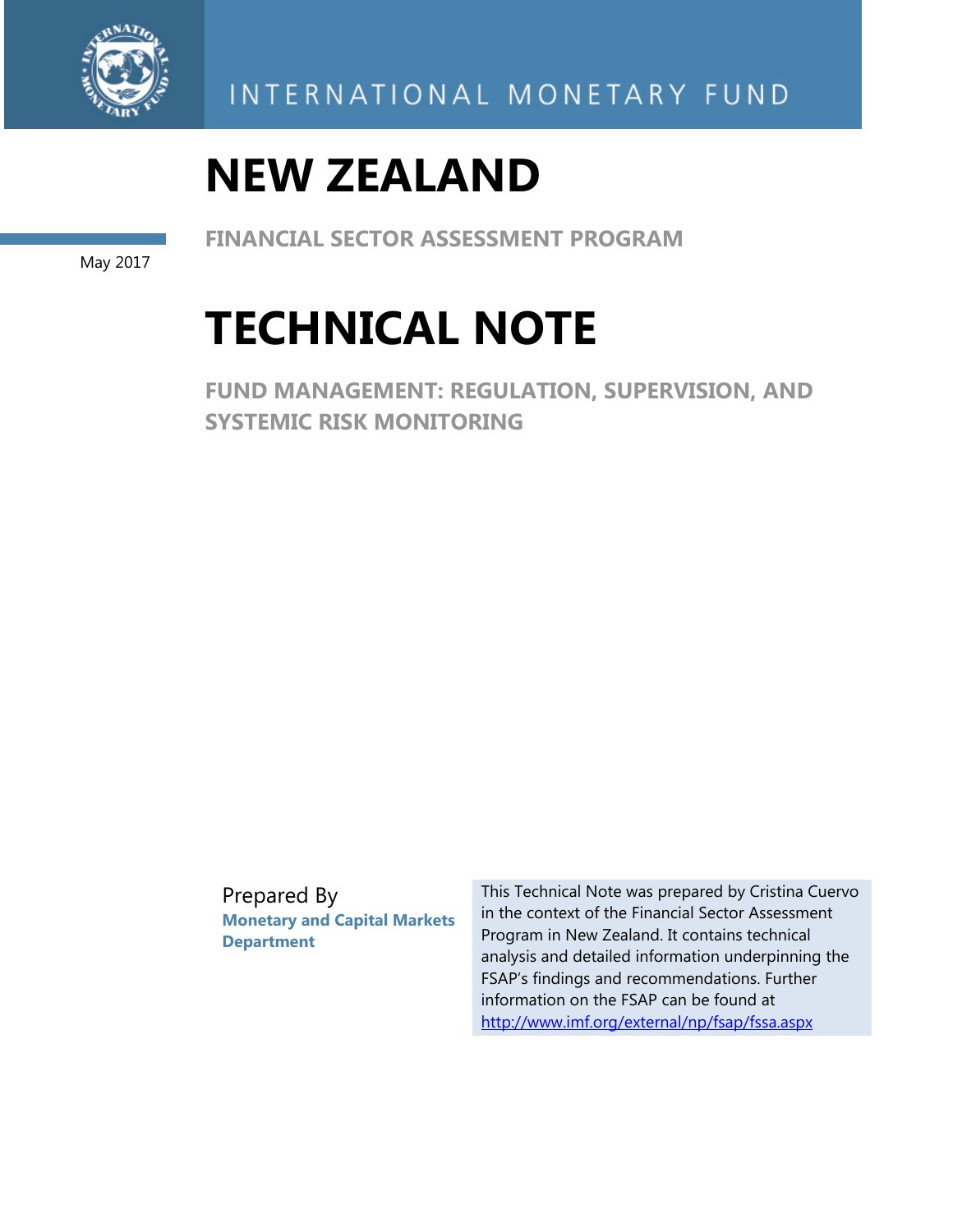# **CONTENTS**

| $\sim$ 3                                                                |                  |
|-------------------------------------------------------------------------|------------------|
|                                                                         | $\boldsymbol{4}$ |
|                                                                         | 7                |
| BACKGROUND: NEW ZEALAND'S REGULATORY REFORM OF THE SECURITIES MARKETS 8 |                  |
|                                                                         |                  |
|                                                                         |                  |
|                                                                         |                  |
| REGULATION AND SUPERVISION OF MANAGED INVESTMENT SCHEMES 13 13          |                  |
|                                                                         |                  |
|                                                                         |                  |
|                                                                         |                  |
|                                                                         |                  |
|                                                                         | 34               |

## **BOXES**

| 1. Main Investment Fund Types             |  |
|-------------------------------------------|--|
| 2. MIS Supervisors, a New Zealand Feature |  |

# **TABLES**

| 1. Main Recommendations on Regulation and Supervision of Managed Investment Schemes |    |
|-------------------------------------------------------------------------------------|----|
| 2. Assets under Management in KiwiSaver Schemes                                     | 16 |
| 3. Assets under Management by New Zealand MIS Managers                              | 16 |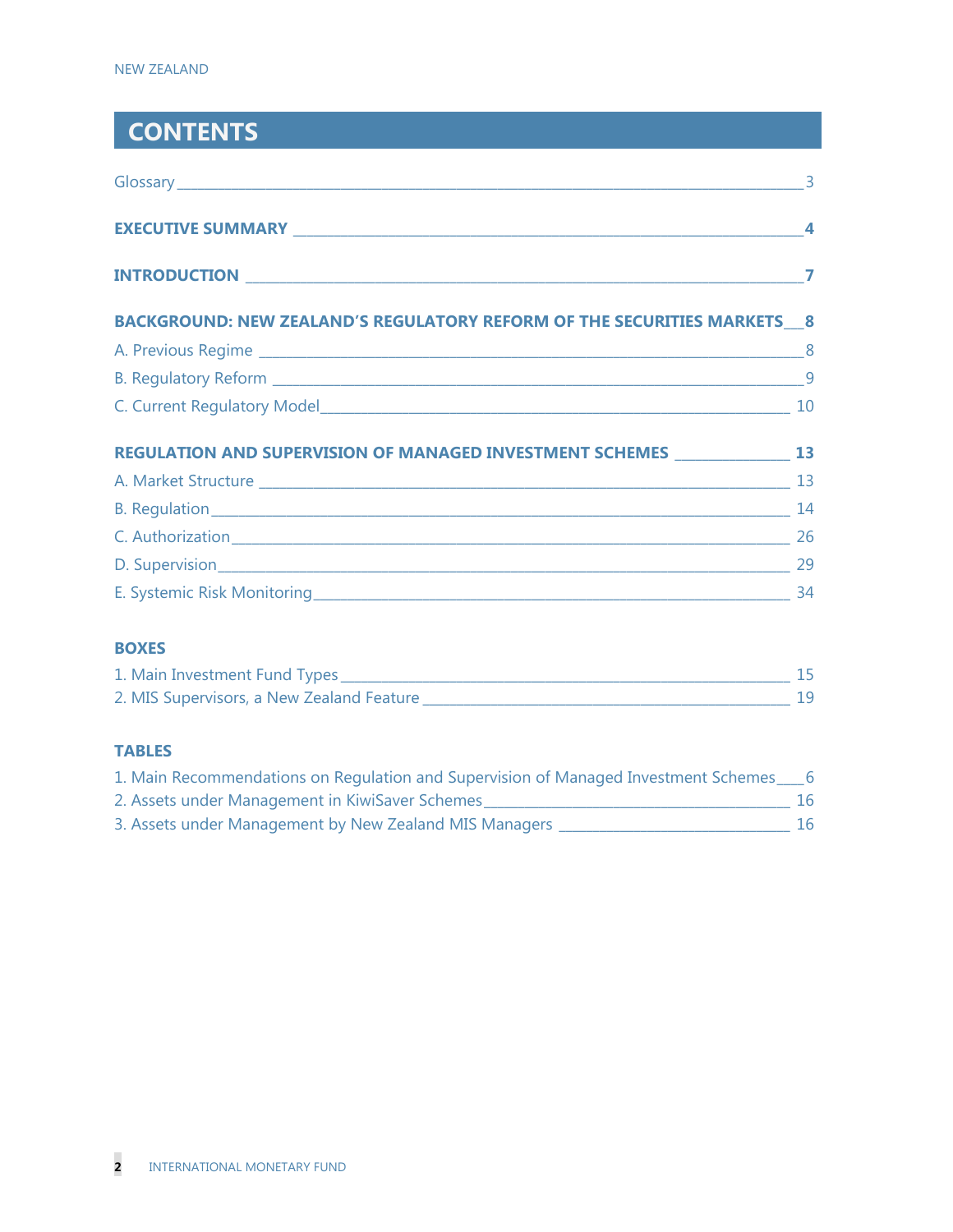# **Glossary**

| <b>AUM</b>             | Assets under Management                              |
|------------------------|------------------------------------------------------|
| <b>CIS</b>             | <b>Collective Investment Schemes</b>                 |
| <b>COFR</b>            | <b>Council of Financial Regulators</b>               |
| <b>FMA</b>             | <b>Financial Markets Authority</b>                   |
| <b>FMC Act</b>         | <b>Financial Markets Conduct Act 2013</b>            |
| <b>FMC Regulations</b> | <b>Financial Markets Conduct Regulations 2014</b>    |
| <b>FSPR</b>            | <b>Financial Service Providers Register</b>          |
| <b>IOSCO</b>           | International Organization of Securities Commissions |
| <b>KIS</b>             | Key Information Summary                              |
| MBIE                   | Ministry of Business, Innovation and Employment      |
| MIP                    | Managed Investment Product                           |
| MIS                    | Managed Investment Schemes                           |
| <b>MMF</b>             | Money Market Funds                                   |
| MoU                    | Memorandum of Understanding                          |
| <b>NAV</b>             | Net Asset Value                                      |
| <b>NZX</b>             | New Zealand Stock Exchange                           |
| <b>PDS</b>             | <b>Product Disclosure Statement</b>                  |
| <b>RBNZ</b>            | Reserve Bank of New Zealand                          |
| <b>REM</b>             | <b>Risk Estimate Model</b>                           |
| <b>SIPO</b>            | Statement of Investment Policy and Objectives        |
| <b>SRC</b>             | <b>Strategic Risk Committee</b>                      |
| <b>SRO</b>             | Strategic Risk Outlook                               |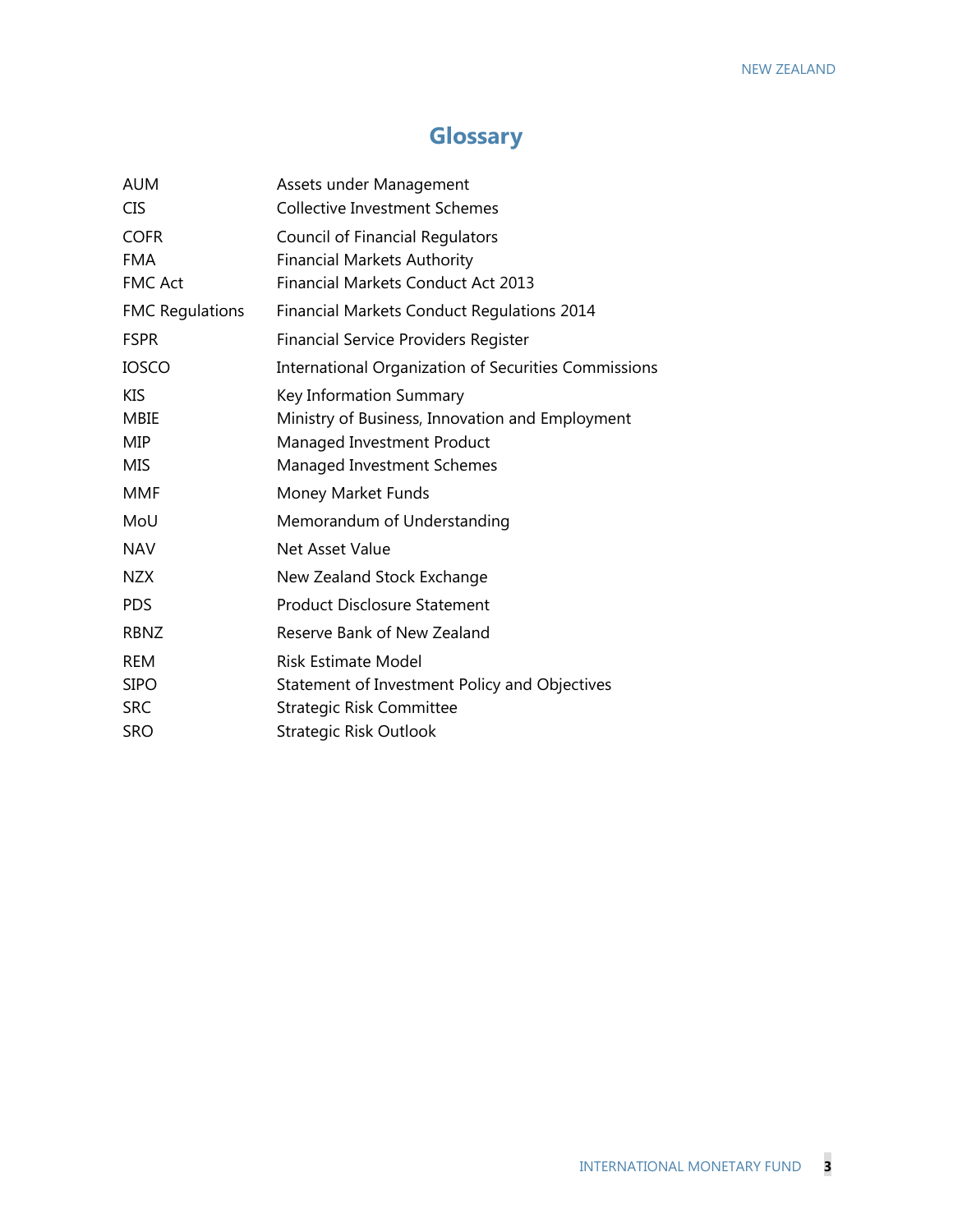# **EXECUTIVE SUMMARY**

**The capital market regulatory framework in New Zealand has gone through a major overhaul since the last FSAP in 2004.** Many capital market players were not licensed or supervised at the time, including asset managers. A major regulatory reform established the FMA as the conduct regulator of the financial sector and determined a licensing regime for managers of Managed Investment Schemes (MIS) – known more commonly as collective investment schemes (CIS) elsewhere. Retail offers of MIS are also regulated now and subject to governance, disclosure and eligibility requirements.

**Supervision of the asset management industry has recently started and is still developing.** The FMA completed initial licensing of MIS managers under the new regulatory regime in December 2016 and is now in the process of refining the risk-based approach to supervise these entities. The licensing process has allowed staff to gain insight into the sector and is assisting in the identification of the major risks to be monitored through the subsequent ongoing supervision.

**Private entities called Financial Markets Supervisors are now licensed and expected to play a role in the monitoring of MIS managers.** Under the old regime, trustees were appointed to act on behalf of the unit holders of investment funds. Under the new regulatory framework, MIS offered to retail investors are required to appoint a Financial Markets Supervisor (Supervisor). These are private companies licensed by the FMA to carry out certain statutory supervisory activities, including primary oversight of significant features of the MIS framework such as monitoring the adequacy and use of asset valuation policies, custody, leverage and liquidity risk management.

**The overall regulatory framework for asset management is well developed, but would benefit from some enhancements to prevent the build-up of risks.** The provision of custody services does not require a license in New Zealand and, therefore custodians fall outside the direct supervision of the FMA. They are neither subject to prudential requirements nor to ongoing supervision by any other authority. Given that custodians perform key functions regarding safeguarding investors' assets, the government should require that these entities be licensed and subject to ongoing supervision by the FMA. Also, because the regulatory regime for asset management rests on the concept of the funds being offered publicly to retail investors, wholesale asset management activities are not covered by the regulatory and supervisory framework of the Financial Markets Conduct Act (FMC Act). While there is an indication that this sector is not significantly larger than the retail sector, the limited data available hampers a true assessment of any risks arising from that area.

**The FMA should define its supervisory approach to asset management activities giving significant consideration to the expectations set on Supervisors.** There are challenges and benefits from leveraging off the work of Supervisors and the FMA should keep the risks and appropriate responses under constant review. Consideration needs to be given to the importance of ensuring that the FMA continues to have direct oversight of areas relevant to the stability of the sector and where more technical expertise and a macro perspective is required. Also, monitoring of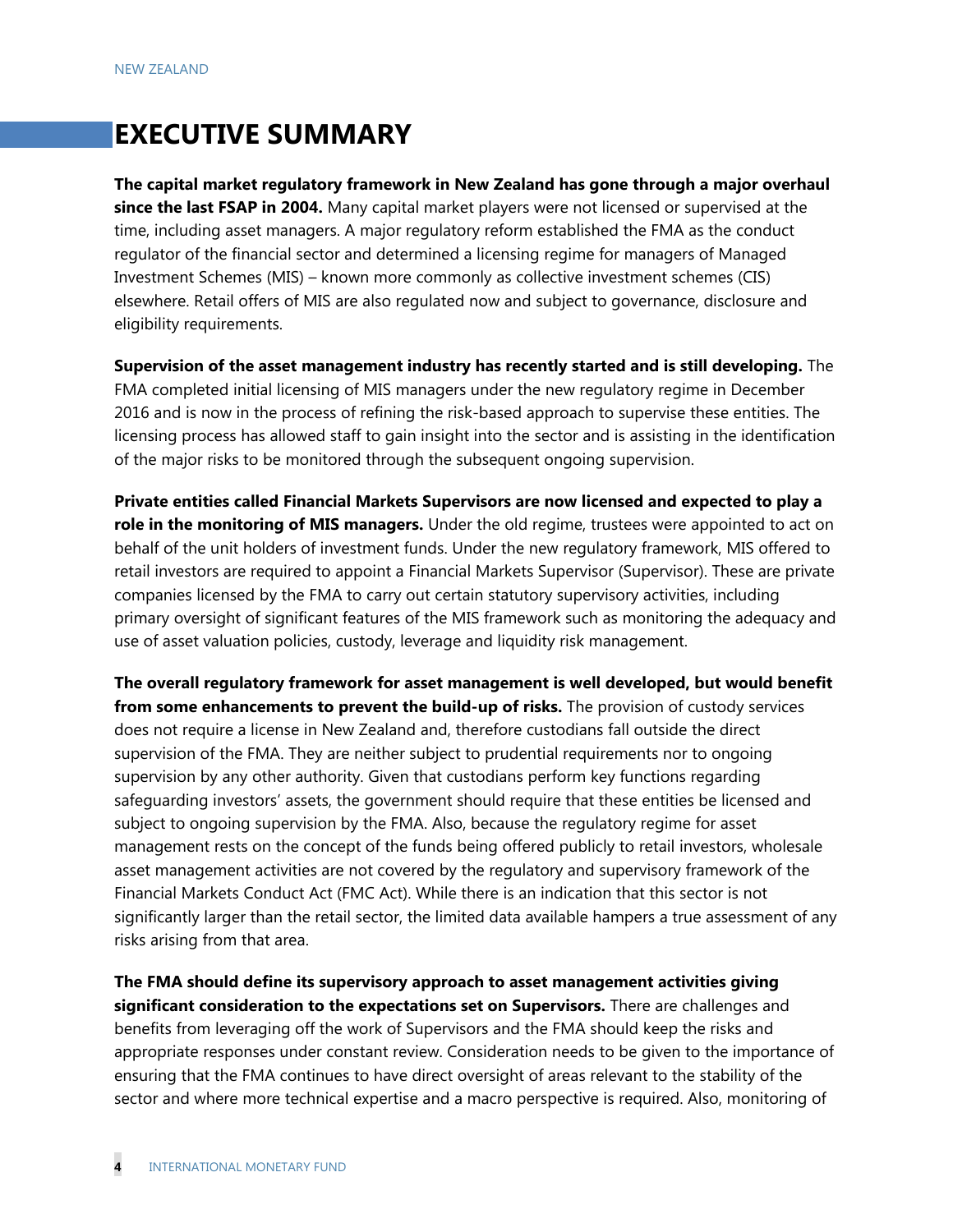Supervisors should ensure that they achieve excellent quality standards of work and are able to carry a consistent view of the expectations under the regulatory framework.

**The FMA is engaged in relevant work to identify and monitor potential systemic risk related to securities markets, including in asset management activities.** Through its Strategic Risk Committee, it aims to determine key strategic risks for the FMA to monitor and mitigate. This work is complemented by the work in several domestic and international cooperation forums, including the Council of Financial Regulators and the Trans-Tasman Emerging Risk Committee. The FMA is currently undertaking a study on New Zealand's wholesale markets to be able to define its role in regulation and supervision of these markets, particularly in the wholesale asset management area. This is a welcome development and work should continue on that front.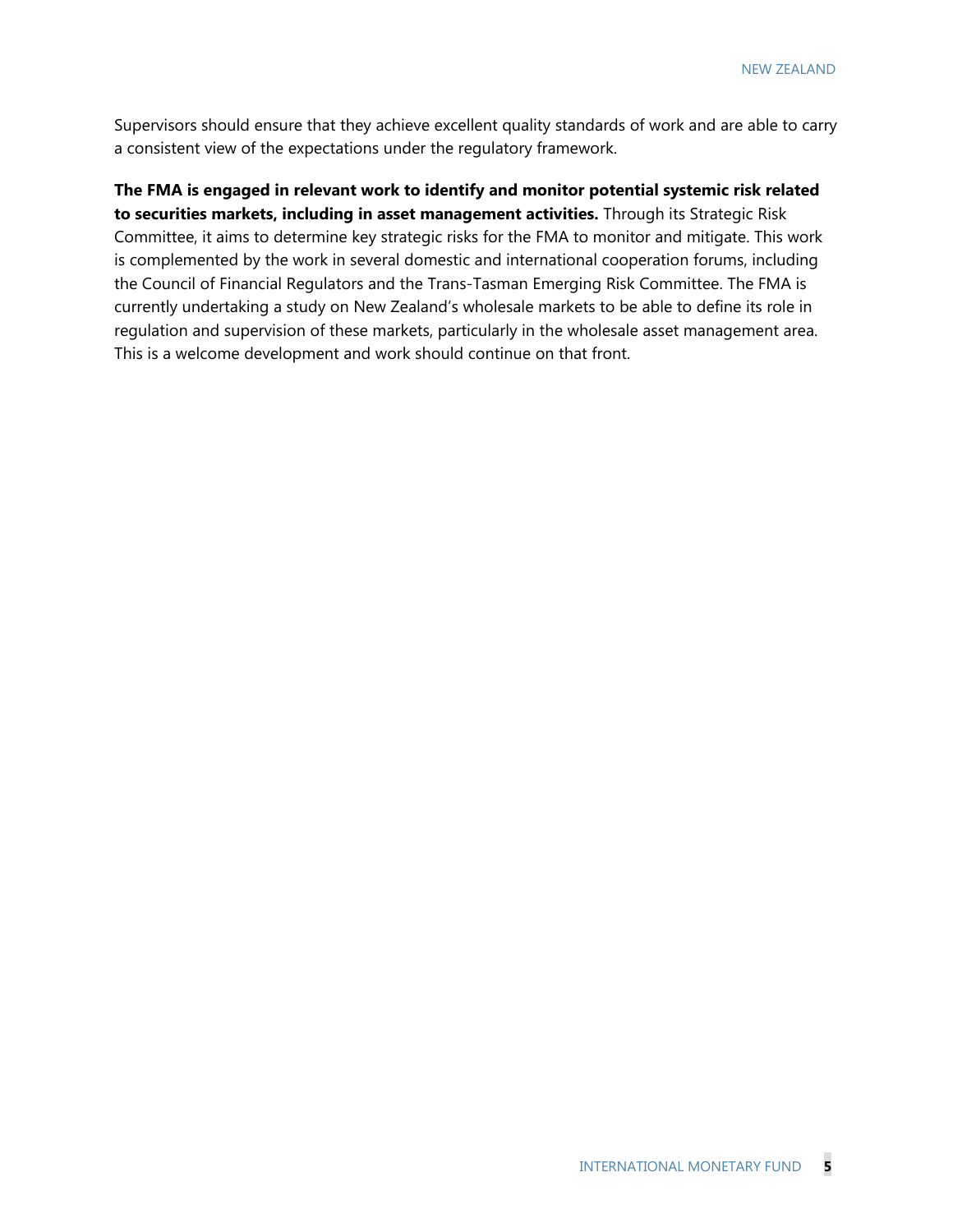| Table 1. New Zealand: Main Recommendations on Regulation and Supervision of Managed |                       |
|-------------------------------------------------------------------------------------|-----------------------|
| <b>Investment Schemes</b>                                                           |                       |
| <b>Recommendation</b>                                                               | Priority <sup>1</sup> |
| Develop a framework for minimum requirements for valuation methodologies            | Short-Term            |
| and pricing practices, including restricting the use of historic net asset value    |                       |
| (NAV) and constant NAV.                                                             |                       |
| Define Money Market Funds within regulation of MIS.                                 | Short-Term            |
| Ensure that MIS' use of leverage is monitored to be able to determine its actual    | Short-Term            |
| size and growth.                                                                    |                       |
| Require that the provision of custody services be subject to licensing and          | Short-Term            |
| supervision.                                                                        |                       |
| Continue the pre-lodgment review of MIS offer documents and introduce the           | Immediate             |
| review of SIPOs and governing documents of MIS at the time of registration.         |                       |
| Ensure that the supervisory approach to MIS managers places an emphasis on          | Immediate             |
| direct monitoring by the FMA (as opposed to exclusively through Financial           |                       |
| Markets Supervisors) of aspects most relevant to financial stability.               |                       |
| Continue to engage with Supervisors to ensure that they take a consistent           | Immediate             |
| approach to their supervision of MIS managers and that this is aligned with         |                       |
| FMA priorities.                                                                     |                       |
| Ensure an appropriate supervision of delegated functions and consider whether       | Immediate             |
| more stringent requirements for eligibility of delegates (including for cross-      |                       |
| border delegation) are needed going forward.                                        |                       |
| Continue to refine the coverage and format of data reporting in the MIS sector      | Immediate             |
| to ensure appropriate monitoring of the risks and an efficient analysis of the      |                       |
| information.                                                                        |                       |
| Consider the need to expand the perimeter of regulation to ensure an                | Short-Term            |
| appropriate oversight of the wholesale asset management sector.                     |                       |
| <sup>1</sup> Immediate = Within one year; Short term = $1-3$ years.                 |                       |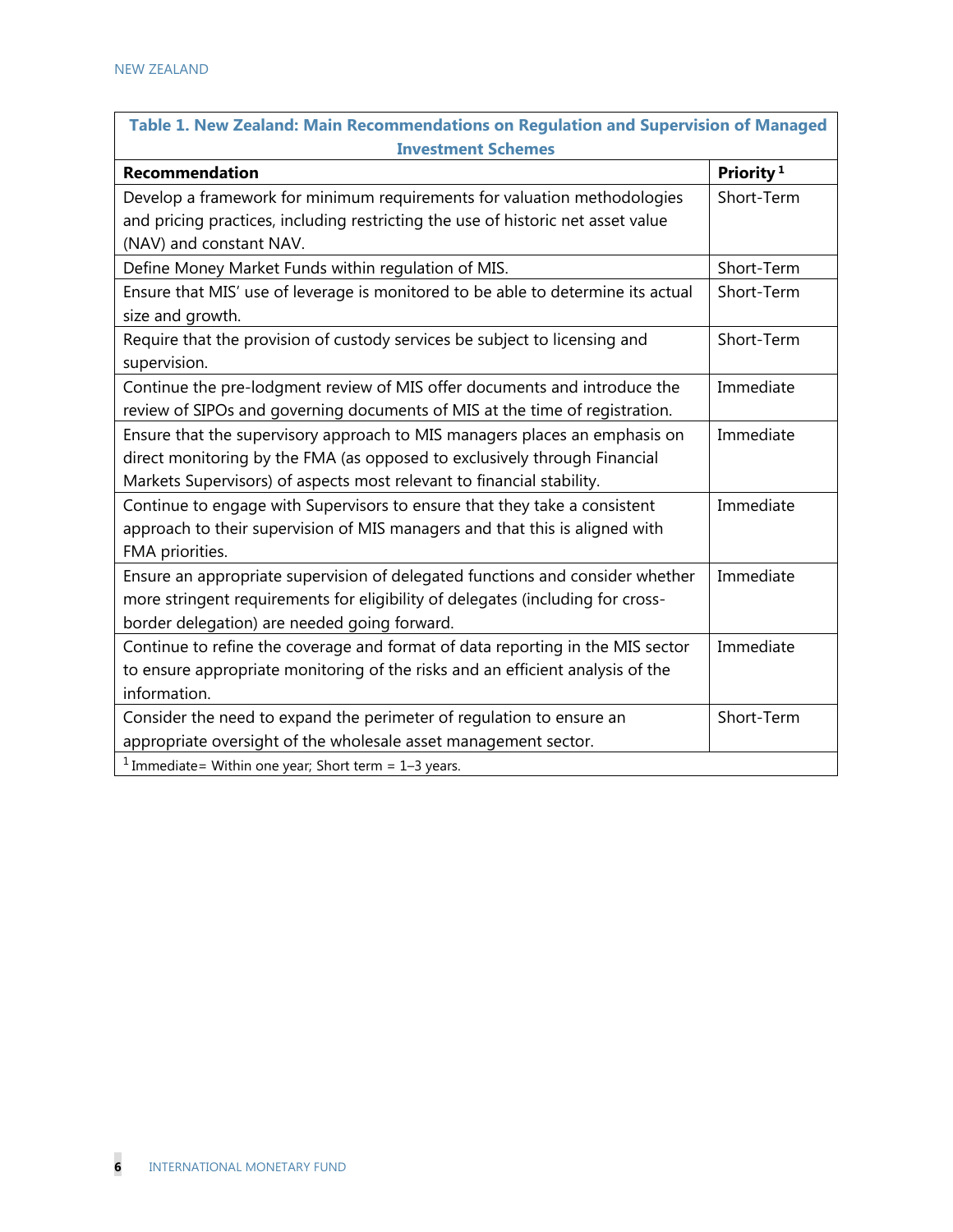# **INTRODUCTION1**

-

**1. This note reviews the functioning and effectiveness of the regulation, supervision and systemic risk monitoring of collective investment schemes (CIS), using as benchmarks the relevant International Organization of Securities Commissions (IOSCO) Principles and Standards.2** CIS are more commonly known in New Zealand as managed investment schemes (MIS) and will be referred to as such in this Technical Note. Emphasis is placed on requirements with most direct relevance for financial stability, namely valuation, segregation and safekeeping of fund assets, and redemption of fund units. The note also reviews how the FMA applies the regulatory framework and supervises compliance with it, and how the authorities analyze the systemic risk arising from fund management activities.

**2. The note also provides a summary of the major reforms to the regulatory and supervisory framework for securities markets since the last FSAP.** New Zealand has undergone a major regulatory reform in the securities markets since 2004, when the previous FSAP took place. While the mission focused on reviewing the regulatory and supervisory regime for CIS, it also obtained detailed information on the overhaul of securities markets regulation in New Zealand in recent years.

#### **3. This note is structured around two main sections**: **Background and Regulation and**

**Supervision of Managed Investment Schemes.** The Background section summarizes the previous regime, main aspects of the regulatory reform and the current regulatory model. The section on MIS is structured as follows: subsection A describes the market structure, subsection B reviews the regulatory framework for MIS, subsection C outlines the licensing process for asset management related activities, subsection D describes the supervisory and enforcement approach and subsection E covers the FMA's monitoring of systemic risk.

**4. The FMA is the authority responsible for supervising financial market participants' operations.** Its primary objective is to promote and facilitate the development of fair, efficient and transparent financial markets. The FMA is an Independent Crown Entity, monitored by the Ministry of Business, Innovation and Employment (MBIE) on behalf of the Minister of Commerce.

 $<sup>1</sup>$  The on-site work supporting the findings and conclusions of this Technical Note was conducted during</sup> November 2016. The information in this note is current as of December 2016.

 $<sup>2</sup>$  The relevant IOSCO documents used are: Methodology for Assessing Implementation of the IOSCO Objectives and</sup> Principles of Securities Regulation, August 2011, Principles of Suspensions of Redemptions in Collective Investment Schemes (CIS), January 2012, Policy Recommendations for Money Market Funds, October 2012, Principles of Liquidity Risk Management for CIS, March 2013, Principles for the Valuation of CIS Assets, May 2013 and Standards for the Custody of CIS Assets, November 2015.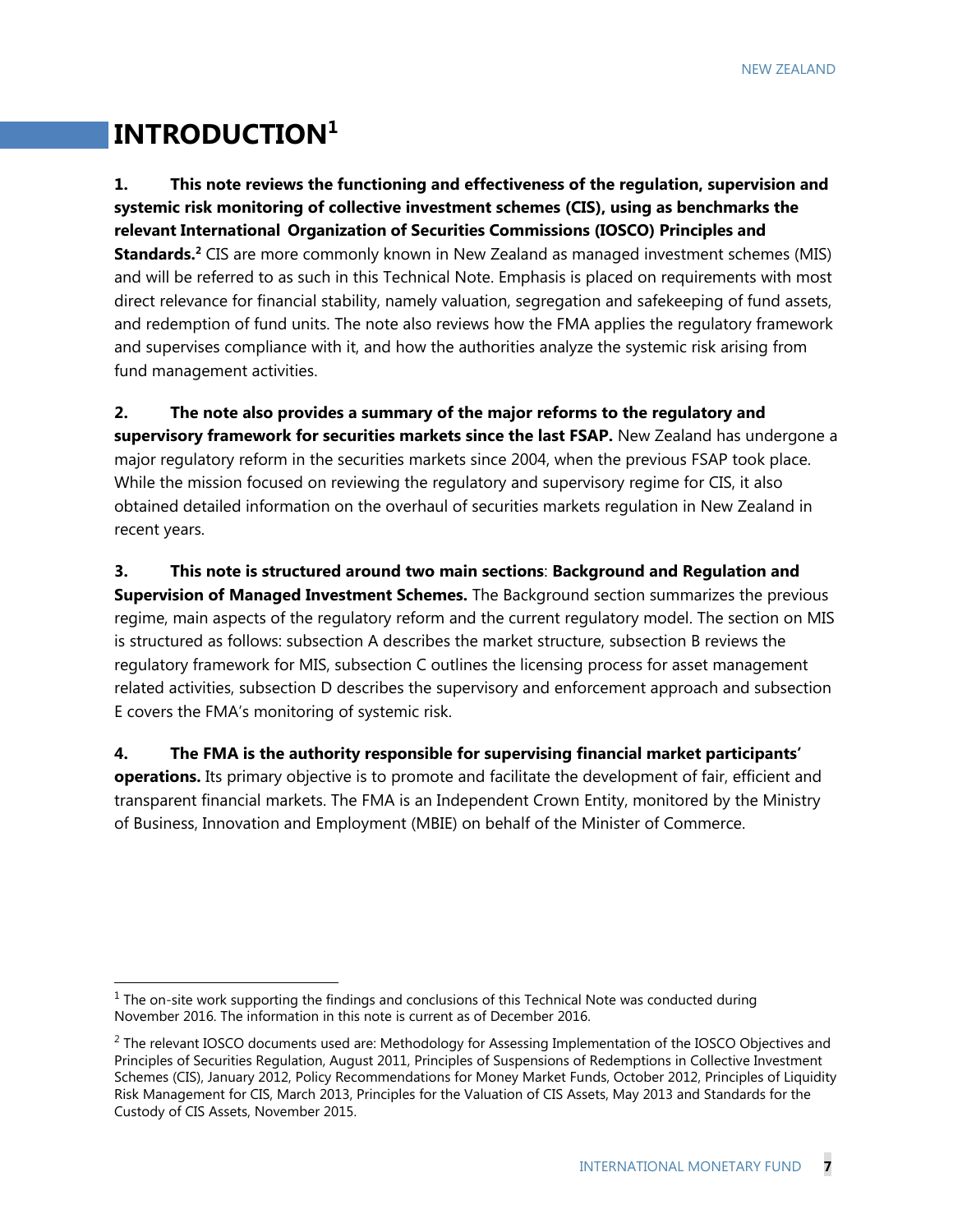# **BACKGROUND: NEW ZEALAND'S REGULATORY REFORM OF THE SECURITIES MARKETS**

# **A. Previous Regime**

**5. At the time of the previous FSAP the overall regulatory framework for New Zealand securities markets was light handed.** Most market participants were not subject to eligibility, governance and conduct requirements and regulation focused on ensuring that market participants complied with disclosure requirements. Where issues were identified outside of disclosure, investors were largely required to seek self-help remedies.

**6. The regulation for securities markets was dated and had not been reviewed to reflect changing international standards.** The main acts were the Securities Act 1978 and the Securities Markets Act 1988, which regulated primary and secondary markets, respectively. Aspects of securities law regulation were also contained in other legislation like the Financial Reporting Act, the Companies Act, the Reserve Bank of New Zealand Act, the Unit Trust Act and the Superannuation Schemes Act.

**7. While the New Zealand market relied heavily on self-regulatory organizations and independent trustees, the regime did not provide any substantive regulation for these.** The New Zealand Stock Exchange (NZX) was the frontline regulator for listed issuers and independent trustees were contracted to supervise the trust deeds for debt securities and CIS. The regulation did not provide an adequate regime for the operation of these businesses or for their supervision.

**8. Regulatory responsibility was divided up amongst several regulators.** The Securities Commission was the general regulator for offers of securities to retail investors. However, a number of aspects of securities regulation, such as review of offer documents or taking of enforcement action, rested with other regulators. The Registrar of Companies had responsibility for reviewing prospectuses and considering whether to take enforcement action. The National Enforcement Unit had enforcement powers to prosecute contraventions of securities laws. The Government Actuary and the Insurance and Superannuation Unit were responsible for the registration and monitoring of superannuation schemes. The Commerce Commission had a general mandate to pursue remedies in respect of false or misleading statements in the course of trade. And the Takeovers Panel was responsible for regulation of takeover activity and processes.

**9. The 2004 FSAP identified several material deficiencies, which related primarily to the capacity of the regulator, CIS and market intermediaries.3** The FSAP made a number of recommendations including to provide: (i) a common regulatory framework, minimum standards and ongoing regulatory oversight of brokers and operators of CIS and (ii) minimum standards and increased oversight of market intermediaries which were not exchange members and to strengthen

 $3$  Known as CIS at the time of the last FSAP, they were later renamed Managed Investment Schemes under the new regime, as explained in more detail below.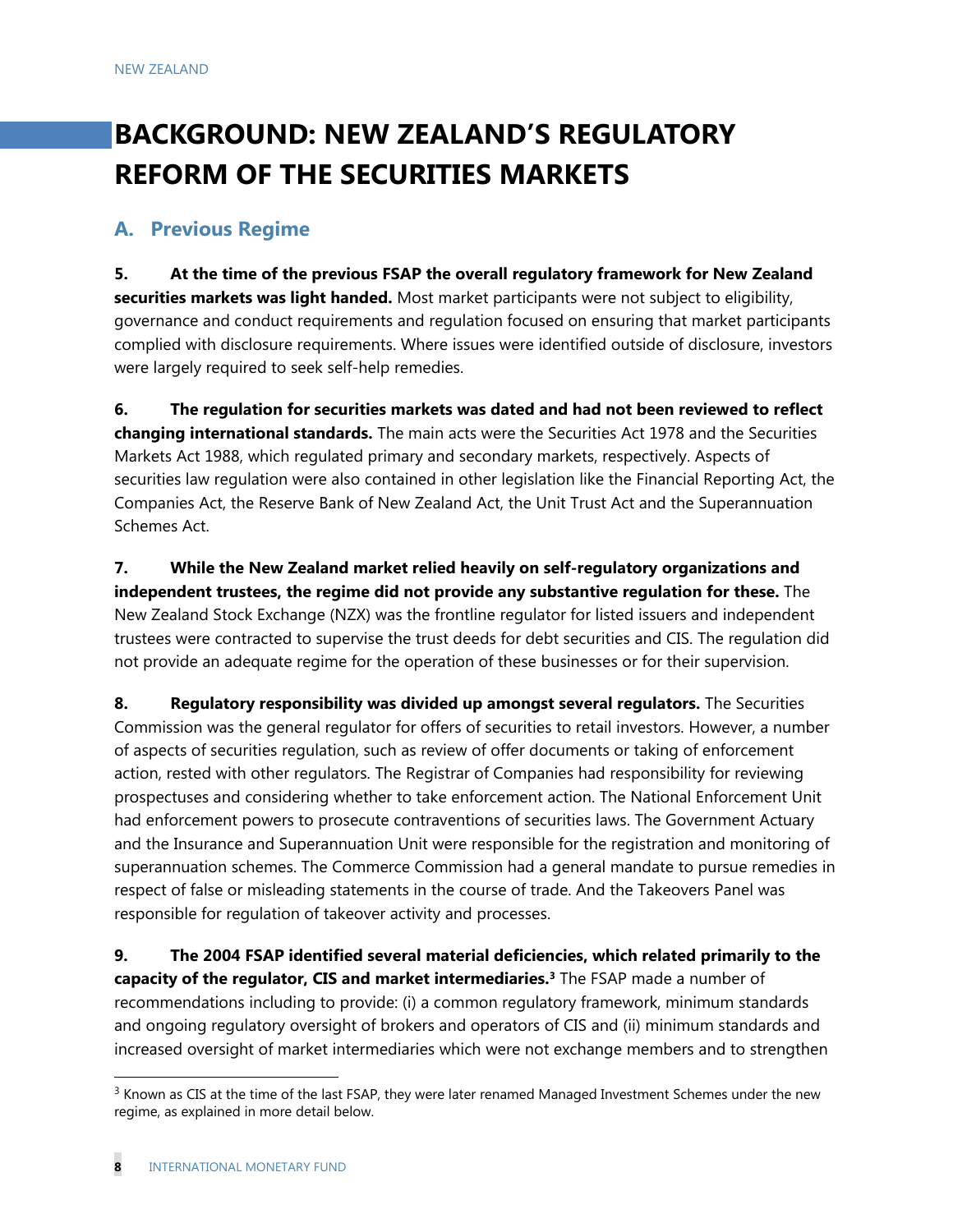the oversight of frontline regulators. While at the time of the FSAP several reforms were already underway, the New Zealand government embarked on a comprehensive review of the securities laws after the release of the FSAP documents.

# **B. Regulatory Reform**

-

**10. A series of regulatory reforms which were already underway at the time of the FSAP were approved in 2006.** These provided greater enforcement powers for the then existing Securities Commission, including the power to freeze assets and to seek civil remedies for certain breaches of disclosure provisions. Also, the reform approved new insider trading and market manipulation laws and introduced a new investment adviser and broker disclosure regime.

**11. The KiwiSaver Act was also enacted in 2006 and introduced a new voluntary national work-based retirement savings initiative meant to create incentives for New Zealanders to save for their retirement.** Prior to KiwiSaver there were no specific incentives to save for retirement and there was a tax disincentive to investing in CIS compared to direct real estate investment. KiwiSaver schemes are managed by private sector companies called KiwiSaver providers and subject to special rules to encourage participation and give effect to the retirement savings purpose of the policy. Members can choose which KiwiSaver scheme to invest their money with and which underlying investment fund they want their contributions invested in.4 If the member does not choose a provider, they will be allocated to one of nine government appointed Default Providers and their funds will be invested in a default (conservative) investment fund. Subject to permitted withdrawals, scheme participants are prohibited to withdraw their savings until retirement age.<sup>5</sup> The initiative seems to have had an effect in encouraging people to make changes to their approach to investing and KiwiSaver schemes now make up a significant portion of the New Zealand fund market with over \$37 billion in assets.<sup>6</sup>

**12. Several government initiatives to review the capital market regulatory framework resulted in a significant number of reforms.** A Review of Financial Products and Providers in 2006 and a Capital Market Development Taskforce in 2008 were drivers of a key legislative reform that resulted in substantial changes to New Zealand's securities regulatory landscape. The main reforms were implemented by the following pieces of legislation:

- The Financial Services Providers Act 2008 established a new regulatory regime for financial services providers.
- The Securities (Disclosure) Amendment Act 2009 created simplified procedures for certain forms of capital raising, while aiming to ensure timely disclosure of relevant information to prospective investors.

<sup>&</sup>lt;sup>4</sup> In many instances, KiwiSaver schemes take the form of umbrella schemes, with several different investment fund options within one scheme.

 $<sup>5</sup>$  Early withdrawals are permitted in limited circumstances, such as experiencing significant financial hardship, having</sup> moved overseas permanently or to assist with the purchase of a first home.

 $6$  All references to dollar amounts (\$) in this note will be to New Zealand dollars.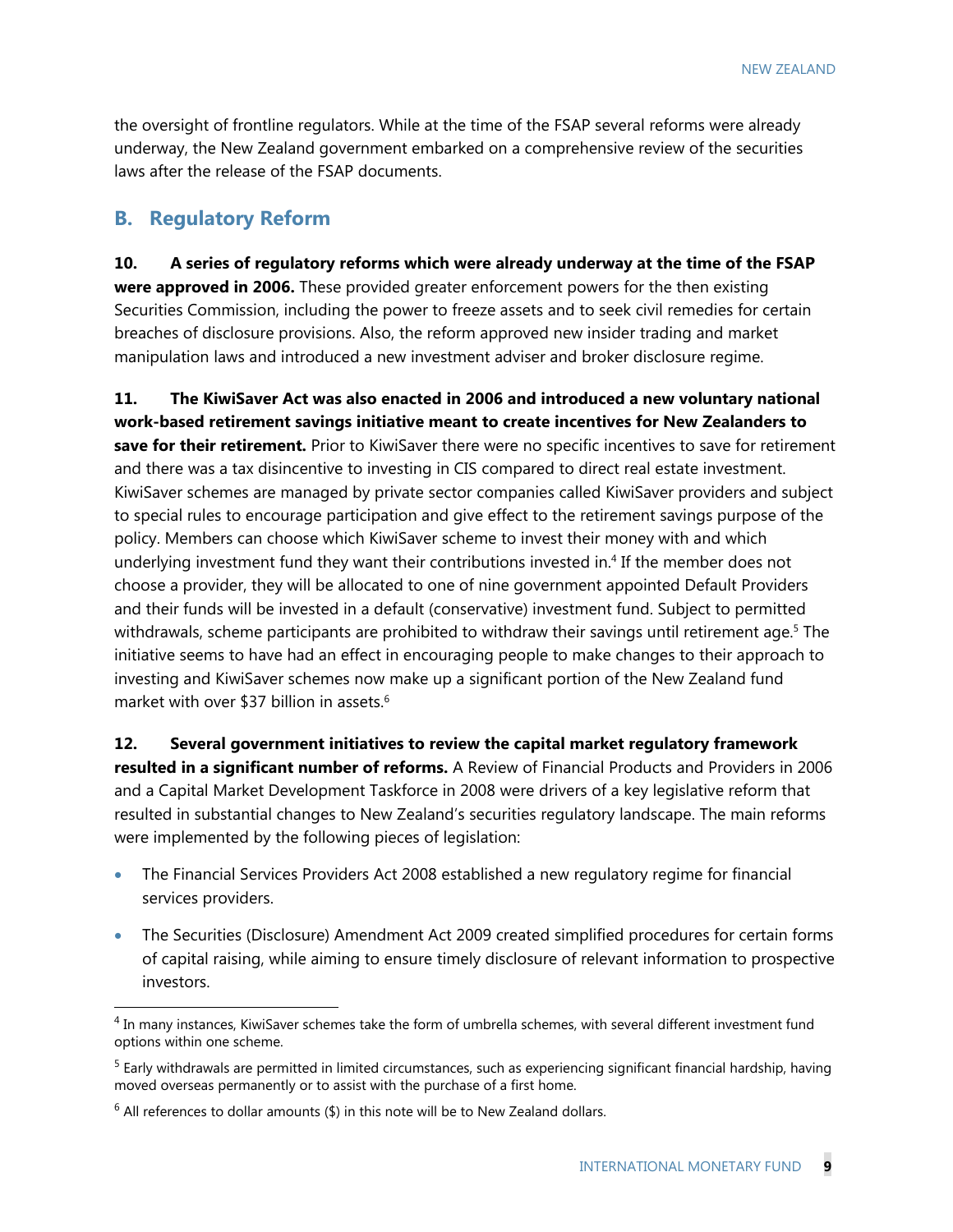- The Securities Trustees and Statutory Supervisors Act 2011 (later renamed Financial Markets Supervisors Act 2011) set out a licensing regime for what were previously independent trustees and were renamed Supervisors under the new regime.
- The Financial Markets Authority Act 2011 (FMA Act) established the FMA as the consolidated market conduct regulator for the financial sector.
- The Securities Act 1978, the Securities Markets Act 1988 and other financial markets legislation were reviewed resulting in the passing of the Financial Markets Conduct Act 2013 (FMC Act) and Financial Markets Conduct Regulations 2014 (FMC Regulations).

**13. The FMA finished transitioning to the full implementation of these reforms in December 2016.** The FMC Act now provides a regulatory framework for the conduct of market participants. It governs the way financial products are offered, promoted, issued and sold and it also regulates the provision of certain financial services and introduces a licensing requirement for providers of certain products (including Managed Investment Schemes or MIS). While parts of the FMC Act have been in force since April 2014, most regulated businesses and individuals had until 1 December 2016 to transition into the new regime.

# **C. Current Regulatory Model**

**14. As a consequence of the FMA Act reforms, New Zealand now operates a "twin peaks" model of regulation.** The FMA is a conduct regulator for the financial sector, consolidating functions previously undertaken by the Securities Commission, the Government Actuary, the National Enforcement Unit and the Registrar of Companies. The FMA's role includes licensing and supervision of entities, which encompasses requirements relating to their governance, capability, controls, systems and processes and financial resources. The Reserve Bank of New Zealand (RBNZ) has responsibility for the prudential supervision of banks, insurers and regulation of nonbank deposit takers.

**15. The FMA's main objective is to promote and facilitate the development of fair, efficient and transparent financial markets.** It was established in 2011 as an independent Crown entity that is not required to have regard to government policy. It is governed by a Board, whose members are appointed by the Governor-General on the recommendation of the FMA's responsible Minister. It is funded by a mix of industry levies and government contribution.<sup>7</sup>

**16. FMA strategic priorities set in its Strategic Risk Outlook aim to assist in prioritizing its resources on conduct that poses the most significant risk to its objective of fair, efficient and transparent financial markets.** The FMA has identified seven strategic priorities and specific areas

 $<sup>7</sup>$  The FMA's responsible Minister announced on November 3, 2016 the government's approval to a funding increase</sup> for the FMA of approximately 20 percent of its budget, to come from changes in levies of financial services providers. The funding increase was considered necessary to account for the growth in the FMA's responsibilities created by the implementation of the FMC Act and the progressive implementation of the Financial Advisers Act and the AML/CFT Act.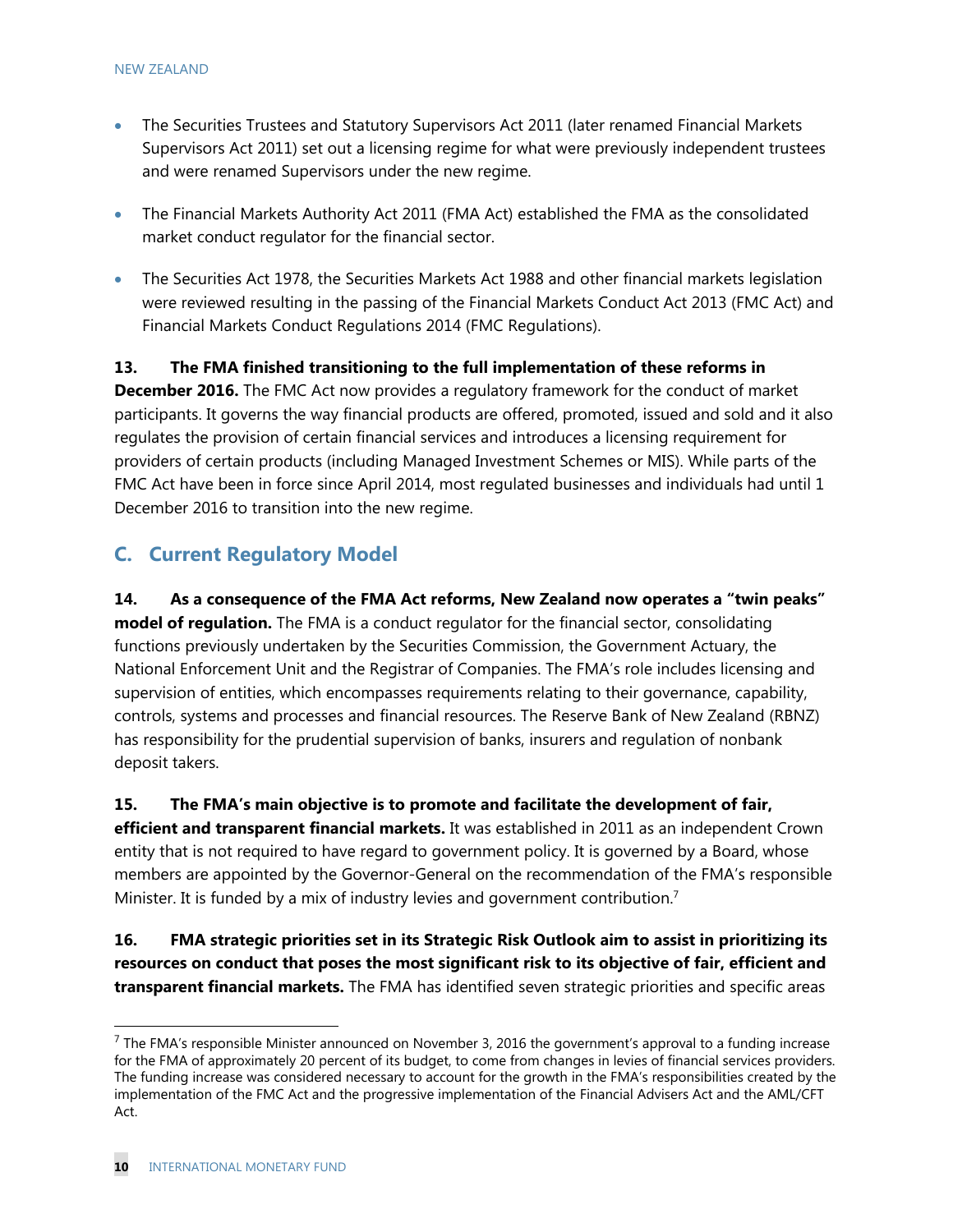of focus within those, where the FMA can presumably most effectively minimize conduct risks, improve behavior within the market, benefit participants and investors and help strengthen New Zealand's economy. These strategic priorities are: (i) governance and culture; (ii) conflicted conduct; (iii) capital market growth and integrity; (iv) sales and advice; (v) investor decision making; (vi) effective frontline regulators; and (vii) FMA effectiveness and efficiency. FMA's management is responsible for ensuring that these priorities permeate throughout the organization and assist to make decisions and prioritize action within disclosure, licensing, supervision and enforcement.

**17. The FMA has a comprehensive and flexible set of tools to influence financial conduct.**

The FMC Act and the FMA Act gave the FMA significant regulatory, supervisory and enforcement powers, including information gathering and search and seizure powers, the ability to make stop orders and direction orders, seek relief and injunctions from the courts and bring civil and criminal actions. The FMA also has the power under the Financial Service Providers (Registration and Dispute Resolution) Act 2008 to deregister financial service providers. In addition, the FMA has the ability to calibrate the scope of the FMC Act through the granting of exemptions from the ordinary operation of the FMC Act and designations of products into the appropriate category, therefore triggering the application of the FMC Act to them. It can also prescribe more detailed requirements through the specification of frameworks or methodologies.

**18. The FMC Act regime is designed around the concept of Regulated Offers.** The starting point of the FMC Act is that an offer of financial products requires prescribed disclosure to be made to all investors that have received an offer, except to those offers detailed in Schedule 1 of the FMC Act (Schedule 1 Exclusions).<sup>8</sup> Where at least one investor able to accept the offer is not covered by Schedule 1 Exclusions, then the offer is considered a Regulated Offer. This determination triggers the primary disclosure, governance and financial reporting requirements of the FMC Act (the Regulated Offer Regime):

- **Disclosure**. The FMC Act requires all investors not covered by a Schedule 1 Exclusion to be provided with a Product Disclosure Statement (PDS). This is an offer document that contains the relevant information for a "prudent but not expert" investor to make an informed decision. Each PDS must include a Key Information Summary (KIS) containing the issuer's assessment of the most significant aspects of the offer relevant to investors. In addition, the issuer must prepare a Register Entry, containing all material information in relation to the Regulated Offer that is not contained in the PDS. It must be lodged on the Disclose Register.
- *Governance***.** Offers of debt must have a trust deed and a Supervisor before they can be made. For offers of MIS, a governing document, a manager, a statement of investment policy and objectives (SIPO) and a Supervisor are required.

<sup>&</sup>lt;sup>8</sup> The exclusion regime in Schedule 1 covers buy-side exclusions like offers made to wholesale investors and sell-side exclusions that relate to the characteristics of the issuer (e.g., offers by the Crown or offers of debt and related products by registered banks). It also covers exclusions based on the relationship between the issuer or the investor (e.g., close business associates and relatives).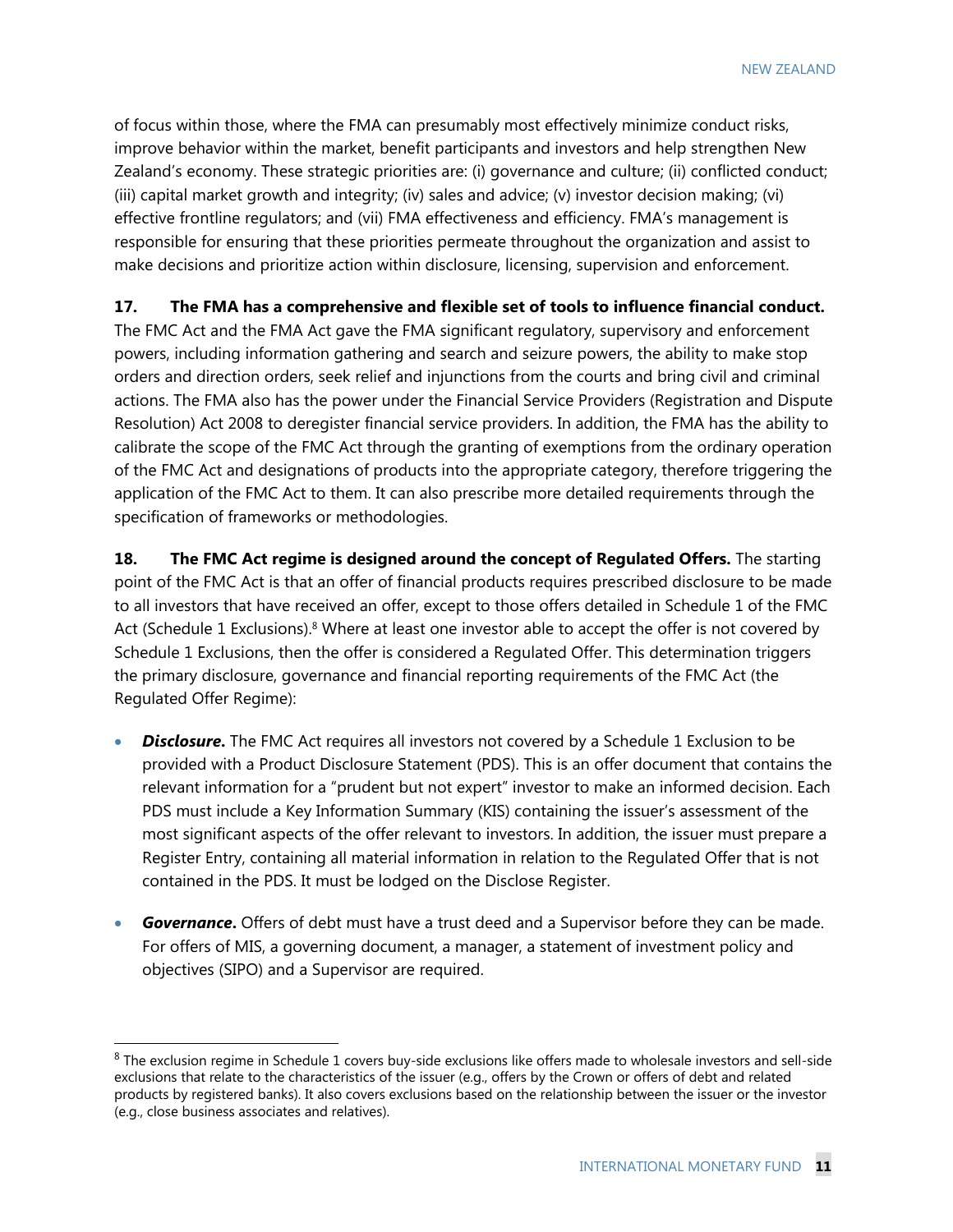*Eligibility***.** The FMC Act requires that the following activities associated with Regulated Offers are licensed: managers of certain MIS, Supervisors and derivatives issuers.

**19. Financial Markets Supervisors are a particular feature of the New Zealand regulatory framework.** Regulated under the Financial Markets Supervisors Act 2011, the main function of a Supervisor is to protect the interests of the investors and act on their behalf in respect of the relevant MIS manager or debt issuer. They also supervise performance by the issuer or manager in relation to their legal obligations and their financial position and monitor that investments are made in accordance with the PDS, SIPO, and governing document. They have a range of powers and duties to enable them to carry out these functions, like the power to require managers or issuers to provide any information, engage experts, approve the auditors of the scheme or of the issuer, or in certain cases, even appoint a receiver to the scheme and request its winding up. They receive regular reporting from MIS managers and debt issuers to assist them in their functions.

**20. There are four types of financial products defined under the FMC Act:** equity securities, debt securities, Managed Investment Products (MIPs, which are MIS units), and derivatives. Each type of financial product has its own Regulated Offers Regime, with specific disclosure, governance and eligibility requirements tailored to the relevant product.

**21. In addition to the Regulated Offers Regime, the FMC Act sets out a wider framework for conduct regulation.** This framework provides a set of minimum compliance standards through the Fair Dealing Obligations and a regime for regulating market abuse and breaches of continuous disclosure obligations.<sup>9</sup> It also establishes a licensing regime for entities other than those involved in Regulated Offers like market operators, operators of peer-to-peer lending and crowd funding platforms and providers of discretionary investment management services. The FMC Act also prescribes a variety of requirements relating to financial reporting, auditors and marketing and distribution of financial products. The provision of financial advice is regulated by the Financial Advisers Act, which is also overseen by the FMA.

**22. The Disclose Register and the Financial Service Providers Register (FSPR) were established.** The Disclose Register is an online register for offers of financial products and MIS under the FMC Act. At the end of the transition period it will replace some Companies Office and FMA registers. The FSPR is a searchable online register of the people, businesses and organizations that offer financial services in New Zealand. Registration as a financial service provider is not an official approval of an individual, business or organization and does not necessarily indicate that the provider is licensed or regulated in New Zealand or any other country.10 Both Registers are under the control of the Companies Office (part of MBIE). The FMA receives immediate notification of

<sup>&</sup>lt;sup>9</sup> The FMC Act provides for fair dealing in relation to financial products and services by prohibiting misleading or deceptive conduct, false or misleading representations, unsubstantiated representations and offers of financial products in the course of unsolicited meetings. The fair dealing provisions of the FMC Act apply to all recipients of financial products or services regardless of whether they are a retail or a wholesale client (Fair Dealing Obligations).

 $10$  A reform of the FSPR is currently under discussion to re-design its features in a manner that the registration of an entity does not create a misleading appearance as to the entity providing financial services in New Zealand or being regulated by New Zealand law.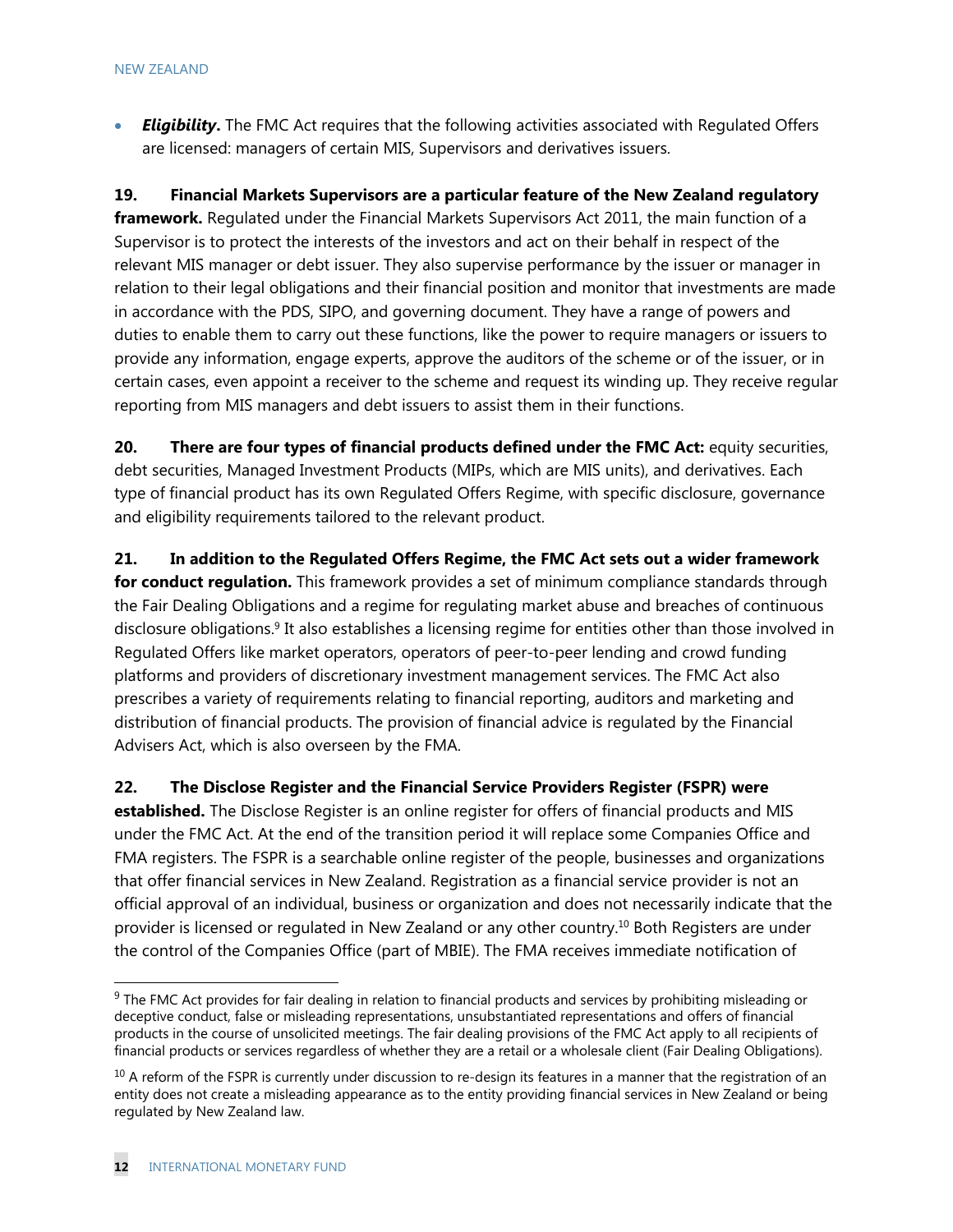updates or changes to the Registers related to any firm or product under its supervision, as well as of any new entries. The FMA and the Companies Office meet regularly to discuss coordination issues.

# **REGULATION AND SUPERVISION OF MANAGED INVESTMENT SCHEMES**

# **A. Market Structure**

-

**23. The investment fund industry in New Zealand has grown significantly since the introduction of KiwiSaver.** KiwiSaver schemes are MIS, regulated by the FMA as such, and managed by private sector companies called KiwiSaver providers (licensed as MIS managers under the FMC Act). As at 30 September 2016, there were 2.67 million New Zealanders who were members of KiwiSaver with funds invested in 30 KiwiSaver schemes of about \$37.7 billion. As a result, these funds have become New Zealand's most important MIS product. In addition, licensed MIS managers manage approximately \$32.6 billion invested in retail unit trusts, about \$22.5 billion invested in other registered superannuation schemes and about \$9.2 billion in cash management trusts, which are money market products.<sup>11</sup>

**24. All Registered MIS are managed by New Zealand based MIS managers licensed by the** 

**FMA.** At December 1, 2016, there were 377 Registered MIS and 66 licensed MIS managers. The total AUM of MIS managers were approximately \$129 billion (as at September 30, 2016).<sup>12</sup> About 50 percent of assets invested in MIS are managed by the top three New Zealand MIS managers. The top ten MIS managers are managing about eighty percent of assets invested in New Zealand MIS. There is currently no complete data on the amount of AUM outsourced to foreign investment managers.

**25. Foreign MIS can be offered in New Zealand under specific mutual recognition regimes.** Currently, there is one mutual recognition regime with Australia, which allows offers of MIS by Australian managers to New Zealand investors provided they remain subject to and compliant with Australian law.<sup>13</sup> There are currently 480 Australian MIS offers open through this mutual recognition

 $11$  As explained in further detail below, offers of funds to wholesale investors are not covered by the FMC Act regime and therefore, wholesale funds and wholesale fund managers are not supervised by the FMA, which means no official data is available on the size of this sector.

 $12$  While data for the number of licensed managers and registered MIS is as of December 1, 2016 (post transition into the new regime), the data on AUM are as at September 30, since MIS managers are only required to report AUM data quarterly.

 $13$  For MIS this includes being registered as an Australian scheme and preparing an Australian offer document. In addition to compliance with Australian law, the regime requires that suitable warning statements are provided to investors to put them on notice to the effect that the offer is an Australian offer and may be subject to additional risks. In addition to the FMA's bilateral MoU with ASIC for investigation and enforcement issues, the Companies Office and the FMA have established protocols for cooperation between the authorities administering the mutual recognition regime.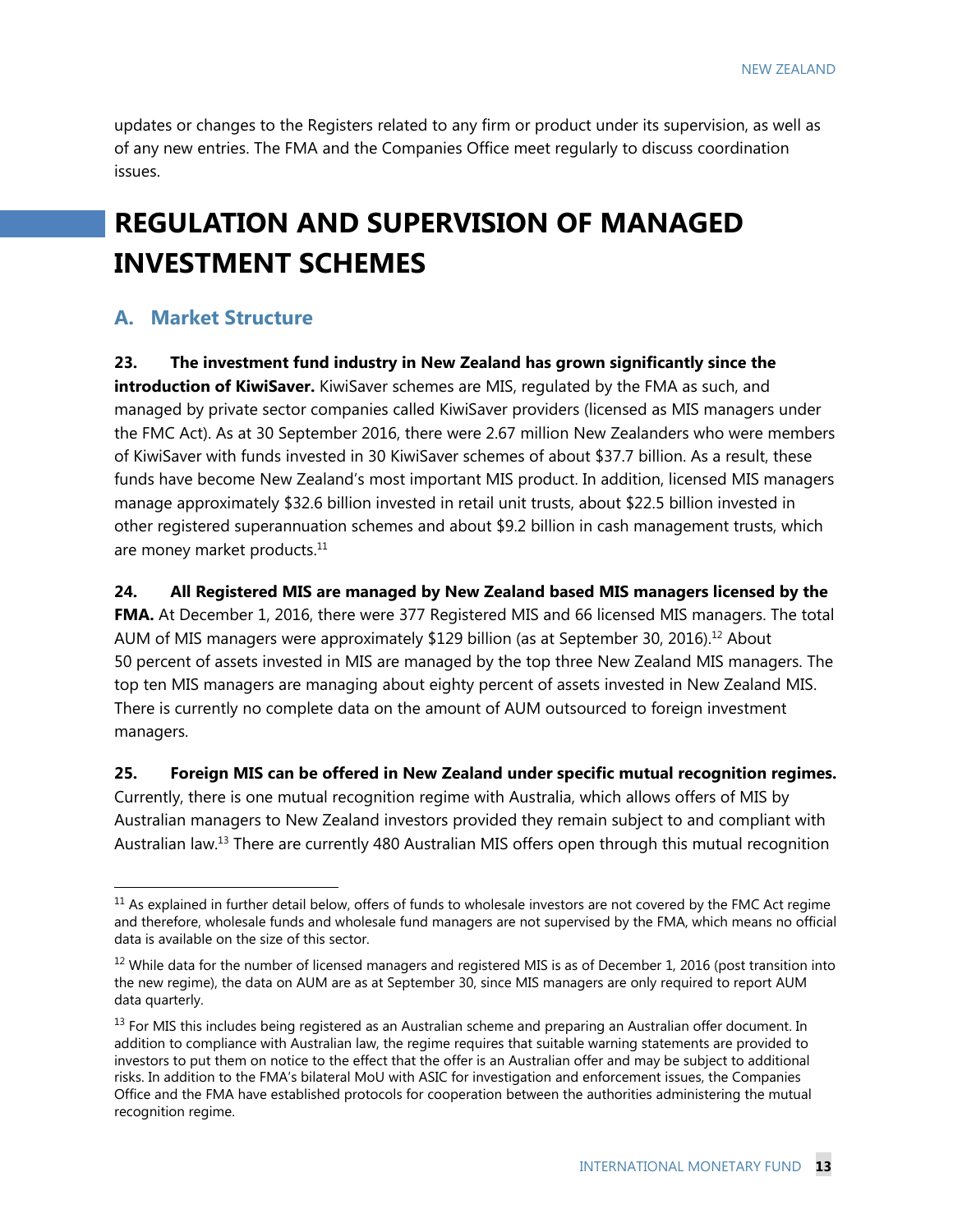regime. Additionally, New Zealand, Australia, Japan, Korea and Thailand are in the process of developing a partial mutual recognition regime for MIS called the "Asia Region Funds Passport."

**26. Some MIS take the form of umbrella schemes, with a number of funds offered within the scheme.** Each of those funds meets the definition of MIS but is not registered independently. The MIS manager is responsible for complying with the requirements of the FMC Act regime for all the underlying funds. Some of those funds can be, in turn, invested in funds managed by a third party investment manager. This investment manager does not necessarily need to be licensed in New Zealand.

# **B. Regulation**

**27. The definition of Managed Investment Scheme (MIS) focuses on the economic substance of the product, not its legal form.** A scheme is considered to be a MIS where three requirements are met: (i) the purpose of the scheme is to enable its participants to contribute money to it, as consideration to acquire interests in the scheme; (ii) those interests are rights to participate in, or receive, financial benefits produced principally by the efforts of another person under the scheme; and (iii) the holders of those interests do not have day-to-day control over the operation of the scheme. The regime permits a wide variety of legal structures, including trusts, limited or special partnerships and syndicates or schemes based on contractual participation. Existing MIS in New Zealand most commonly take the form of unit trusts.

**28. The typology of MIS in New Zealand is dependent on whether funds are publicly offered or registered.** As described in the Background section, the FMC Act is oriented around the concept of Regulated Offers and this also impacts the MIS regime. Where there is a Regulated Offer of the interests in a MIS (Managed Investment Products, or MIPs), or where the MIS is voluntarily registered, it is considered a Registered MIS and it is subject to the standard Regulated Offer Regime for MIS, which is explained in more detail below. The FMC Act also provides an alternative governance framework that diverges from the standard regime for certain legacy schemes with restricted membership (Restricted MIS). MIS where the units are not offered publicly under the FMC Act Regulated Offers regime are considered Wholesale MIS and are exempt from the FMC Act MIS framework, however subject to fair dealing requirements for the entities that market/distribute them.14

<sup>&</sup>lt;sup>14</sup> Wholesale MIS may also choose to voluntarily register.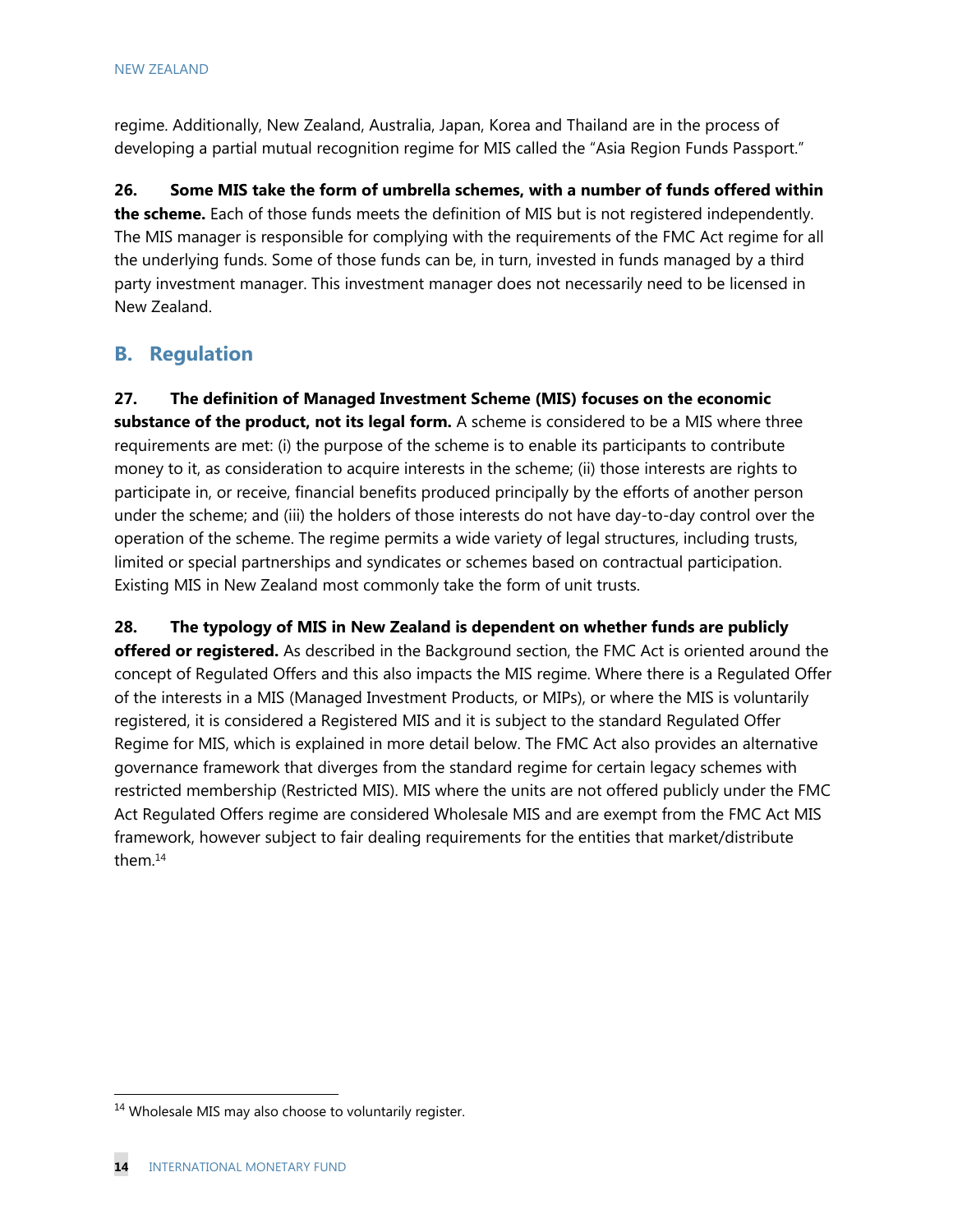## **Box 1. Main Investment Fund Types**

**The broad set of regulatory requirements for MIS in New Zealand applies where there has been a Regulated Offer or the MIS manager has voluntarily elected to register the MIS (Registered MIS).** Wholesale MIS do not need to be registered and are not subject to the Regulated Offers regime. Restricted MIS are a category of legacy schemes from the former regime, to which a variation of the standard requirements applies. No Restricted MIS can be created after December 1, 2016. Most KiwiSaver schemes fall within the regime of Registered MIS, while a small number of them are Restricted MIS.<sup>1</sup> In terms of legal form, most MIS in New Zealand are set up as trusts.

**For the purposes of disclosure, a distinction is made in the FMC Act regime between Managed Funds and Other MIS.** Managed Funds are Registered MIS where the MIPs are: (i) offered on the basis that they will be continuously offered and redeemed on a basis calculated mainly on the value of the scheme property (open-ended); (ii) offered on the basis that the scheme will invest at least 80 per cent of its assets in certain eligible securities that are deemed liquid; or (iii) a KiwiSaver scheme, superannuation scheme or workplace savings scheme. All Registered MIS that are not Managed Funds are labeled Other MIS, and these are typically schemes that invest in more illiquid assets like forestry or real estate.

| <b>Type of MIS</b>      | <b>Frontline</b><br><b>Supervisor</b> | <b>Manager</b>           | <b>Custody of</b><br>Scheme's<br>assets | <b>Disclosure</b> | <b>Nature of</b><br>investment <sup>2</sup> |
|-------------------------|---------------------------------------|--------------------------|-----------------------------------------|-------------------|---------------------------------------------|
|                         |                                       |                          | Licensed                                | PDS.              |                                             |
|                         |                                       |                          | Supervisor.                             |                   | <b>Managed Funds</b>                        |
|                         | Licensed                              |                          |                                         | Governing         | (open-ended/liquid).                        |
|                         | Supervisor.                           |                          | <b>OR</b>                               | Document.         |                                             |
| Registered <sup>1</sup> |                                       | Licensed MIS<br>manager. | External<br>custodian                   | SIPO.             | Other MIS.                                  |
|                         |                                       |                          | (non-licensed),<br>under                | Register Entry.   |                                             |
|                         |                                       |                          | Supervisor's                            |                   |                                             |
|                         |                                       |                          | responsibility.                         |                   |                                             |
|                         |                                       | No license               | <b>No</b>                               | <b>No</b>         |                                             |
| Wholesale               | NO.                                   | requirement.             | requirements.                           | requirements.     |                                             |
|                         |                                       |                          | Corporate                               | Governing         |                                             |
|                         |                                       |                          | body (non-                              | Document.         |                                             |
|                         |                                       | Trustees,                | licensed).                              |                   |                                             |
|                         |                                       | where at least           |                                         | SIPO.             |                                             |
| <b>Restricted</b>       | NO.                                   | one is a                 | <b>OR</b>                               |                   |                                             |
|                         |                                       | Licensed                 |                                         | (PDS and          |                                             |
|                         |                                       | Independent              | External                                | Register Entry    |                                             |
|                         |                                       | Trustee (LIT).           | trustee (non-                           | for offers open   |                                             |
|                         |                                       |                          | licensed).                              | to new            |                                             |
|                         |                                       |                          |                                         | members).         |                                             |

 $1$  The majority of KiwiSaver schemes are Registered MIS. Also, all KiwiSaver schemes established after December 1, 2014 are Registered MIS.

<sup>2</sup> For disclosure purposes, Registered MIS are either considered Managed Funds if they are open-ended or invest in liquid assets, or Other MIS. This distinction is not used for non-Registered MIS.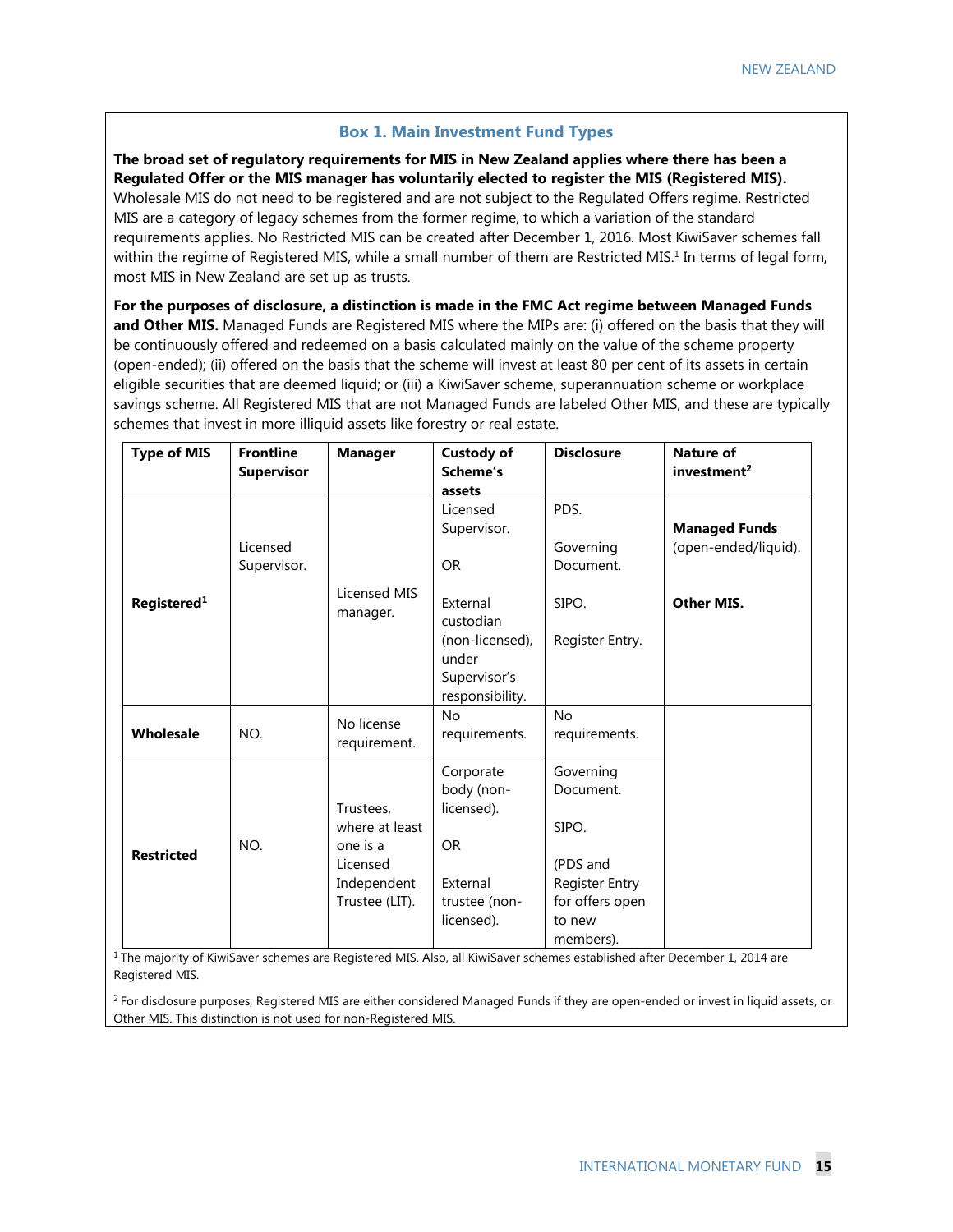| September 30, 2016 <sup>1</sup> |                     |                          |  |
|---------------------------------|---------------------|--------------------------|--|
|                                 | <b>Assets under</b> |                          |  |
| <b>Asset Class</b>              | management (\$M)    | <b>Percent of assets</b> |  |
| Australasian equities           | \$4,904.20          | 13.24                    |  |
| Cash                            | \$7,352.31          | 19.86                    |  |
| International equities          | \$9,703.62          | 26.20                    |  |
| International fixed income      | \$7,207.64          | 19.46                    |  |
| Listed property                 | \$1,688.38          | 4.56                     |  |
| NZ Fixed interest               | \$5,489.89          | 14.83                    |  |
| Other                           | \$494.47            | 1.34                     |  |
| Unknown                         | \$0                 | 0                        |  |
| Unlisted property               | \$189.16            | 0.51                     |  |
| Total                           | \$37,029.67         | 100                      |  |

# **Table 2. New Zealand: Assets under Management in KiwiSaver Schemes**

Source: FMA.

<sup>1</sup> Data for AUM of the 25 KiwiSaver schemes that are Registered MIS. It excludes the 5 Restricted KiwiSaver schemes (with AUM of \$675 million) which are not required to submit quarterly portfolio holding reports.

|                            | MIS domiciled in NZ                     |                                  |  |
|----------------------------|-----------------------------------------|----------------------------------|--|
| Type of fund               | <b>Number of MIS</b><br>(December 2016) | AUM (\$M)<br>(September 30 2016) |  |
| Registered MIS             | 377                                     | 88,115                           |  |
| Wholesale MIS <sup>1</sup> | No complete data                        | 27,222                           |  |
| <b>Restricted MIS</b>      | 109                                     | 13,868                           |  |
| Total                      | 486                                     | 129,205                          |  |

Zealand. The wholesale AUM figure is taken from the RBNZ Managed Fund Survey and may include some funds managed on behalf of Registered MIS.

# **29. Registered MIS must comply with a core set of requirements relating to eligibility and operational conduct, governance, custody and disclosure:**

- **Eligibility and operational conduct:** 
	- MIS managers of Registered MIS must be licensed by the FMA under the FMC Act, therefore satisfying minimum eligibility conditions to operate a Registered MIS. MIS managers must comply with the Overarching Duties of Managers of honesty and fair treatment of participants and meet a professional standard of care.15 They must also comply with their Licensee Obligations as set out by the FMC Act, the terms of the license, the governing document and, where applicable, the KiwiSaver Act.
	- A Registered MIS must engage a Supervisor.

<sup>&</sup>lt;sup>15</sup> Further to the FMC Act, the MIS Manager is required to: act honestly in its role as MIS Manager, act in the best interest of the scheme participants and treat such participants equitably when exercising any of its powers or duties as MIS Managers, and not make use of information acquired through its role as MIS Manager to gain an improper advantage for itself or any other person, or cause detriment to scheme participants (Overarching Duties of Managers).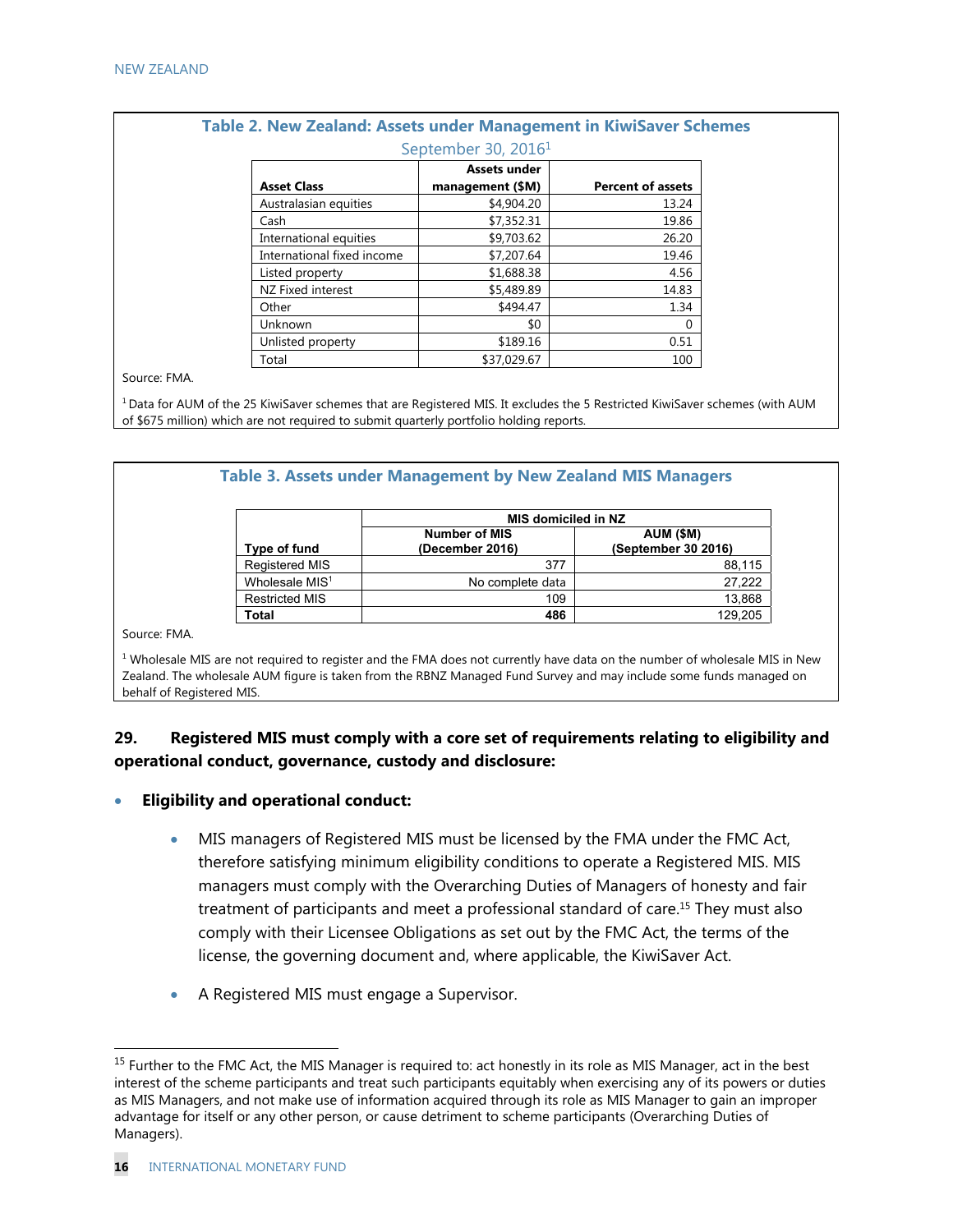NEW ZEALAND

- *Governance*: The MIS must set out investor rights and establish an accountability framework through two key documents:
	- The governing document must set out the rules of the MIS, in compliance with the FMC Act and cover at least: transferability of the MIPs, subscription and redemption of MIPs, methodology for calculation of NAV and unit price, fees, appointment and removal of Supervisor and the MIS manager and winding up of the scheme.
	- The Statement of Investment Policies and Objectives (SIPO) is the foundation for the investment governance framework and provides accountability, ensuring the manager is managing investments within established parameters. It also intends to provide disclosure and transparency to scheme participants, as it is required to be made publicly available. The FMA expects SIPOs to describe the investment strategy and objectives in terms of performance and risk as well as the parameters against which the performance of the MIS will be monitored and all policies that are directly relevant to achieving the investment objectives and strategies (e.g., hedging, tactical asset allocations, liquidity and cash flow management, leverage and diversification requirements).

The Supervisor monitors compliance against the SIPO and the governing document. The Supervisor must be given prior notice of any changes to the SIPO. Changes to the governing document must be approved by scheme participants or in some instances by the Supervisor if the Supervisor is satisfied that the amendment does not have a material adverse effect on the participants and appropriate disclosure is made.

- *Custody*: Scheme property must be held independently of the MIS, either by the Supervisor or by an external custodian.
- **Disclosure**: Before making a Regulated Offer of a Registered MIS the manager must prepare a PDS, intended to provide investors with the information they need to make an informed decision about whether to invest in a MIS. The content of the PDS is heavily prescribed and differs depending on whether the MIS qualifies as a Managed Fund (those MIS that are either open-ended or liquid) or as Other MIS.

**30. MIS managers are permitted to delegate some or all of their functions while retaining liability for the performance of those functions.** In outsourcing management functions, the MIS manager must take all reasonable steps to ensure that those functions are performed in the same manner and subject to the same duties and restrictions, as if the MIS manager were performing them directly. The manager is also expected to monitor the performance of those functions. Delegated functions will be disclosed as part of the PDS information. Where there are changes in the delegation of functions, the MIS manager will need to make prescribed disclosures in the Quarterly Fund Update and/or annual report as well as consider the ongoing compliance of their PDS with the requirements of the FMC Act.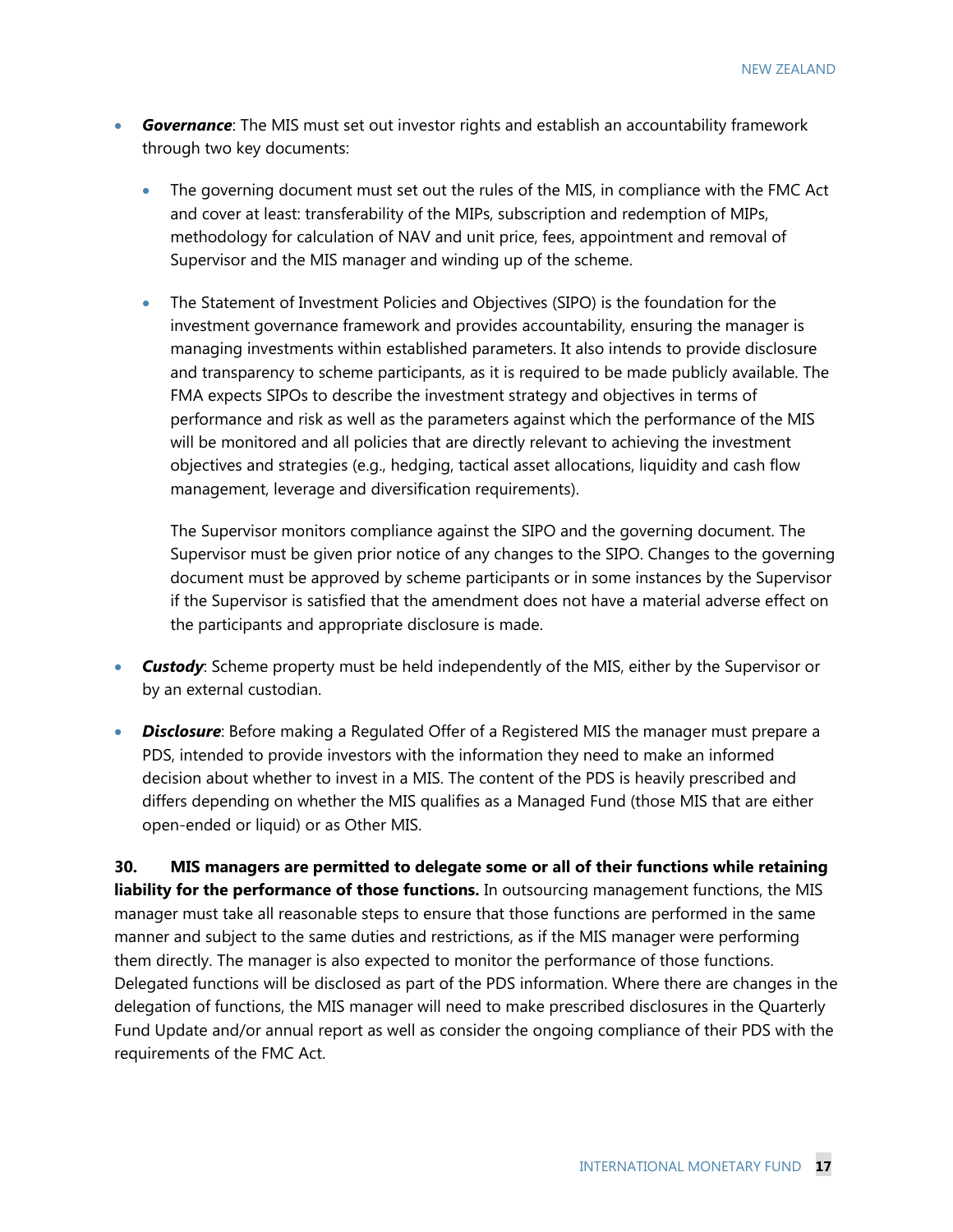# **31. Regulatory requirements on the eligibility of delegated entities are fairly light while**

**the focus of the regime is on managers' oversight of the performance of delegated functions.** The fact that the manager has to be able to ensure the discharge of the delegated function is performed in accordance with the FMC Act regime should ensure certain implicit eligibility standards for the delegated entity. Also, the fact that MIS managers remain responsible for meeting the eligibility criteria and minimum standards for any outsourced function should prevent managers from being mere letterbox entities. As explained in Section D below, any risks deriving from this light approach to regulation should be contained through ensuring appropriate supervision of delegated functions. Going forward, the FMA should also consider whether more stringent requirements for eligibility of delegates (including any requirements for cross-border delegation) are needed.

# **32. Certain variations to the standard framework described above apply to Restricted MIS and to KiwiSaver schemes.**

- **Restricted MIS are a legacy scheme from the period before the introduction of the FMC Act.** They were superannuation schemes and workplace savings schemes that are allowed to continue operating under a variation of the standard requirements for Registered MIS. They have to comply with standard FMC Act requirements for a governing document and SIPO, but Restricted MIS are not required to have a MIS manager or a Supervisor.<sup>16</sup> Instead, a Restricted MIS (which must be constituted as a trust) is managed by the trustees, of which at least one must be either (i) a Licensed Independent Trustee (LIT)<sup>17</sup> or (ii) a sole corporate trustee, with at least one director who is a LIT. Scheme property must be held independently of the MIS by a corporate body that is either the corporate trustee or has as its directors only persons who are trustees, or an external custodian authorized by the governing document. Due to their legacy status, Restricted MIS are subject to more flexible operational conduct requirements and the license conditions for LITs are less prescriptive. This seems a reasonable approach, given the relatively small size of Restricted MIS' assets compared to the MIS universe and the fact that no more entities will be created under this regime. As mentioned below, an intense supervisory approach could supplement the less stringent regulatory regime.
- **KiwiSaver schemes have certain additional requirements:** fees must not be unreasonable and investment in a KiwiSaver scheme must be readily transferable.

**33. Offers of MIS made only to wholesale investors are not subject to the Registered MIS regime.** These schemes do not have to comply with the above requirements for eligibility, governance, custody and disclosure and are not subject to reporting to or supervision from the FMA. However, investment managers and distributors of Wholesale MIS are subject to the Fair Dealing Obligations of the FMC Act and therefore subject to prohibitions on misleading conduct, false or misleading representations and making unsolicited offers.

<sup>&</sup>lt;sup>16</sup> Restricted MIS are required to report to the FMA in a manner similar to the way in which Registered MIS must report to the Supervisor.

<sup>&</sup>lt;sup>17</sup> LITs must satisfy the eligibility criteria in the FMC Act and the minimum standards defined by the FMA in its licensing guidelines for LITs that cover the following categories: general legal requirements, fit and proper, capability, operational infrastructure, financial resources and governance.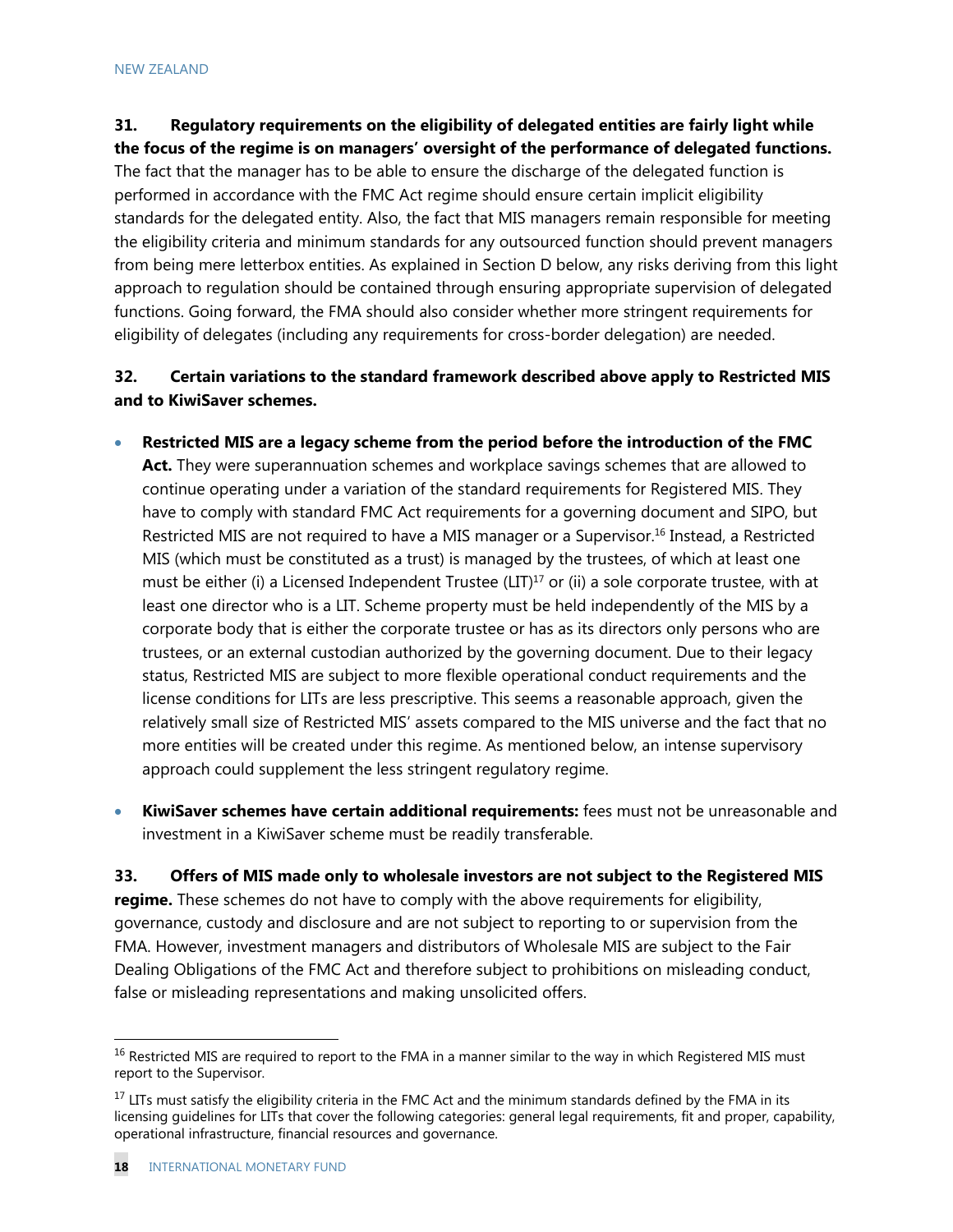#### **Box 2. MIS Supervisors, a New Zealand Feature**

**Under the FMC Act, there is a requirement for a Regulated Offer of MIS to have a Supervisor, licensed by the FMA.** As of November 2016 there were 5 Supervisors in New Zealand that were licensed in respect of Registered MIS.

**The fundamental function of Supervisors is to protect the interests of investors and to act on their** 

**behalf.** For MIS this involves: (i) acting on behalf of the scheme participants in relation to the MIS manager; (ii) acting in relation to matters connected with the governing documents or the terms of any Regulated Offer; (iii) acting in relation to any breaches of Issuer Obligations under the FMC Act;<sup>1</sup> and (iv) supervising: the MIS managers' performance of its functions and Issuer Obligations, the financial position of the MIS manager and the schemes it manages.

**In carrying out their functions, Supervisors have general duties to act honestly and in the best interest of participants and meeting professional standards of care.** According to the FMC Act this means they have to exercise the care, due diligence and skill that a prudent person engaged in the business of acting as a licensed Supervisor would exercise in the same circumstances. The FMA also expects Supervisors to make a determination of what systems and processes need to be in place to ensure they can meet their overarching and specific duties in relation to each MIS manager that engages them.

**The process for replacing a Supervisor is primarily determined by the governing document.** In addition, the FMC Act determines that the Supervisor can be removed by a special resolution of the members of the MIS, by a decision of the High Court on application by the manager or by decision of the FMA in accordance with the Financial Markets Supervisors Act. The governing documents for some MIS may not give the MIS manager the ability to remove the Supervisor at their discretion, which may make the process more complex.

**Supervisors of MIS managers are responsible for the primary oversight of significant features of MIS framework.** Among other tasks, Supervisors are responsible for reviewing and monitoring the adequacy and use of asset valuation policies, ensuring the MIS manager implements its investment strategy in accordance with the SIPO (including monitoring the use of leverage, compliance with investment limits and use of liquidity risk management policies) and provides accurate disclosure to investors on the above.

**Supervisors have a range of powers and duties that enable them to carry out their functions.** They can require MIS managers to provide any information at any point in time, engage experts where they consider it necessary to assess specific aspects of MIS managers' functions, call meetings of scheme participants or apply to the court for a variety of directions relating to the MIS. In the normal course of their business, Supervisors will receive regular reporting from the MIS managers and any external custodians to carry out their functions.

**Supervisors also are the primary responsible entities for holding MIS property on behalf of scheme participants.** If custody is contracted out, the Supervisor must appoint and monitor the performance of the external custodian. Aside from custody of scheme property, the Supervisor cannot delegate any of its functions.

**The FMA has a duty to monitor the conduct of Supervisors and their ability to meet their statutory functions.** For this, the FMA receives regular reports from each of the Supervisors on their oversight of their MIS managers. In these reports, the Supervisors are expected to describe their interactions with their appointments and provide a summary of how any issues were resolved.

<sup>1</sup> Issuer Obligations are the obligations imposed on the MIS manager by or under any of the following: The governing document, the terms of any Regulated Offer of the MIPs, the FMC Act, the KiwiSaver Act, and the Nonbank Deposit Takers Act.

**34. The discussion below focuses on the elements of the regulatory framework that are considered most relevant for financial stability.** The discussion points out areas where the regulatory framework is not compliant with the relevant IOSCO Principles or Standards, or where enhancements are otherwise recommended. The manner in which the FMA addresses compliance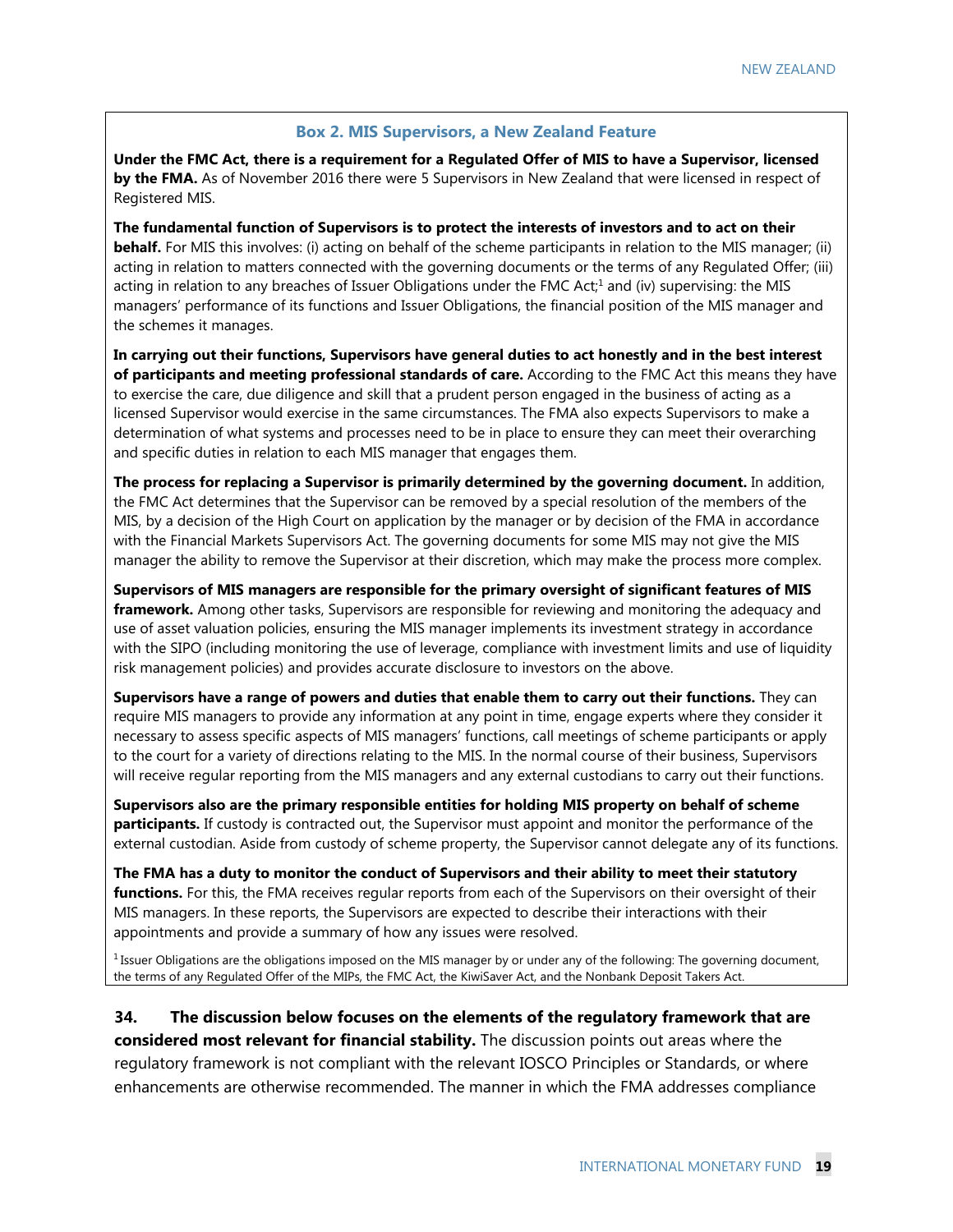with the regulatory framework when authorizing and supervising firms and funds and monitoring the sector risks is discussed in sections C and D.

## **Valuation of assets**

**35. There is no specific regulatory requirement relating to the frequency of publication of subscription or redemption prices for Registered MIS.** The FMA considers that the appropriate timing for valuation of scheme property depends on the structure of the MIS, the nature of the assets and the investment strategy of the MIS, as reflected in its SIPO. However, for Managed Funds, the FMC Act requires that the MIS manager must calculate and disclose the NAV of each fund at least quarterly (in the Quarterly Fund Update that is lodged with the Disclose Register). In practice, many of these funds calculate and disclose their NAV on a daily basis.

**36. MIS managers must ensure that all valuations are made in accordance with the relevant valuation methodology specified in the governing document.** MIS managers must ensure that they have documented methodologies to value each type of asset, that they apply methodologies consistently across similar asset classes and review them periodically, that assets are valued regularly and independently by staff with the right skills and that any conflict of interest is addressed. The MIS manager minimum standards require that the asset valuation function will be carried out independently of the investment management function. They also expect that if there are particular risk factors (e.g., conflicts of interest), these should be considered and addressed in the asset valuation methodology. The methodology and the rules applying to the valuation of assets for each Registered MIS and the pricing of its units must be detailed in its governing document, which can also be accessed at the Disclose Register. Where any asset type is not covered by any specific valuation methodology, it is to be valued according to New Zealand GAAP (which is equivalent to IFRS, see below).

**37. While there is no prescribed requirement to use forward pricing, MIS managers are expected to do this in compliance with their Overarching Duties as Managers.18**As noted above, MIS managers would reflect pricing methodologies in the SIPO and governing document. They are required to ensure that in implementing these they act in the best interest of the scheme participants and treat such participants equitably when exercising any of their powers or duties as MIS managers. The licensing minimum standards for MIS managers include a requirement that the MIS manager has policies and processes in place to prevent arbitrage. The FMA understands this would prevent them from calculating the price for effecting purchases and redemptions of MIPs at historic NAV. Supervisors should also be expected to raise this as an issue if any of the MIS managers they monitor use this method for calculating unit prices. In practice, the FMA is not aware of any MIS manager using historic NAV.

<sup>&</sup>lt;sup>18</sup> Forward pricing is understood to be the practice of effecting purchases and redemptions of CIS interests at the next computed NAV after the receipt of the order. Therefore, investors will not know the NAV per unit at the time of placing the order within the relevant cut-off time and all investor orders will be treated the same. IOSCO Principles for the Valuation of Collective Investment Schemes provide that the purchase and redemption of CIS interests should not be made at historic NAV.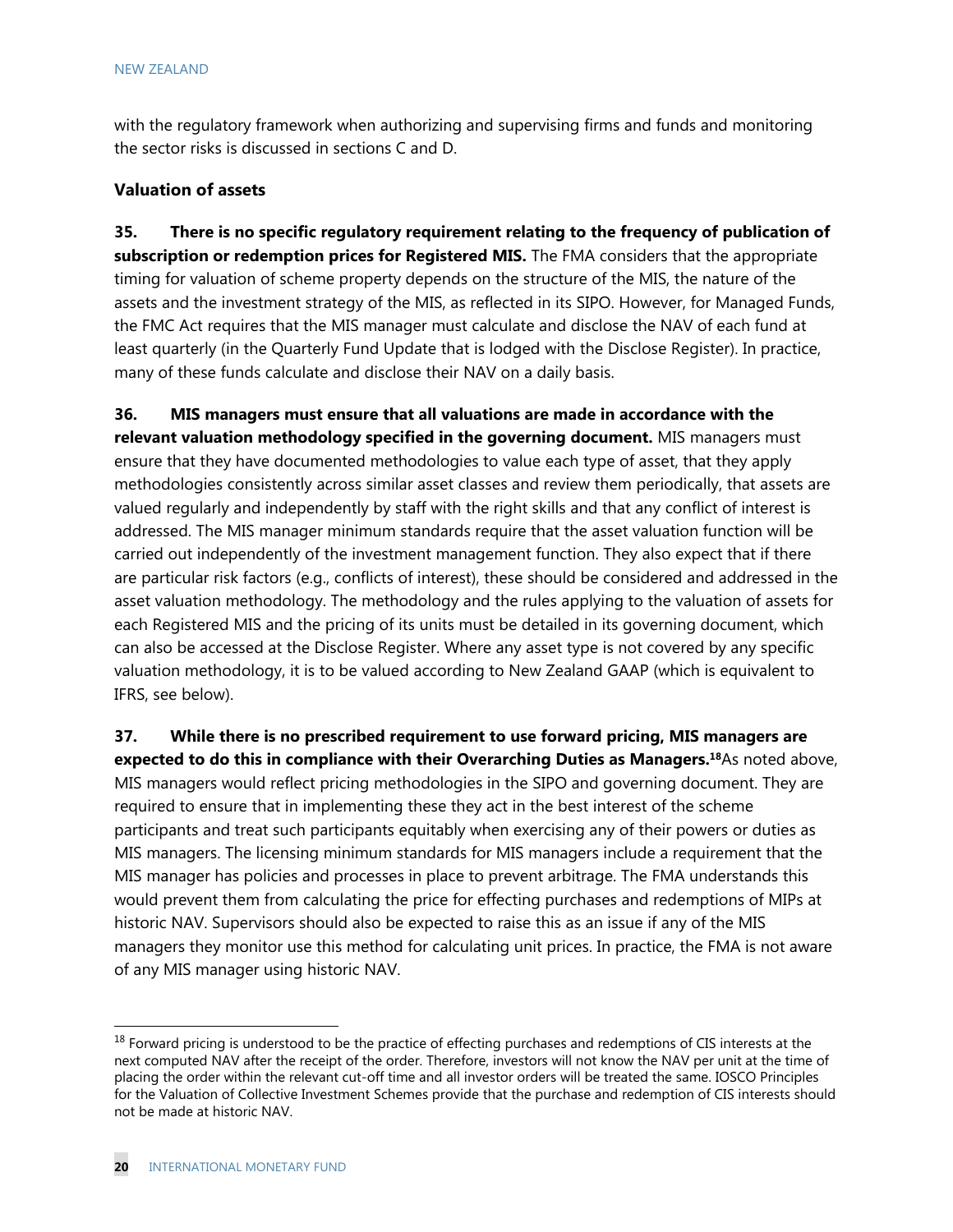#### **38. MIS managers are allowed to use an external valuer and many outsource this function.**

Where the MIS engages an external valuer to carry out this function, it must ensure that the engagement is conducted in accordance with the requirements of the FMC Act and the minimum standards for MIS managers' licensing. The MIS manager must monitor the performance of the external valuer and retains ultimate responsibility for the performance of those functions.

**39. There are no specific regulatory provisions for the valuation of Money Market Funds** 

**(MMFs).** The regulatory regime does not provide for a definition of MMF or for any provisions on the valuation of these types of funds.<sup>19</sup> There seems to be a very limited number of MIS invested in debt securities and seeking to provide daily liquidity that are offered with the aim of maintaining a constant NAV.<sup>20</sup> It appears that market practice would be to provide certain additional liquidity safeguards for these funds like a relatively longer notice period for redemptions and the ability to set limits or delay redemptions in specific circumstances.

#### *Role of Supervisors and auditors*

-

**40. Supervisors have an obligation to review and be satisfied that a MIS asset valuation policy is appropriate and is being correctly applied.** Supervisors have a duty to supervise a MIS manager's performance of its functions, including valuation of the MIS' assets. The Supervisor is expected to review and be satisfied that the asset valuation policy is appropriate and is being correctly applied. In discharging this function, the Supervisor can engage a valuation expert where it requires assistance to determine the financial position of the scheme.

**41. Auditors review the valuation of the MIS assets as part of their review of the MIS annual accounts.** MIS managers must prepare financial statements for any Registered MIS they manage and these must be audited by a qualified independent auditor. The auditor will be required, under applicable auditing and assurance standards to assess whether the measurement and disclosures in relation to the scheme's assets are in accordance with applicable accounting standards.<sup>21</sup> Financial statements must be prepared in accordance with New Zealand GAAP. NZ GAAP involves using equivalents to International Financial Reporting Standards as issued by the International Accounting Standard's Board for Registered MIS, Restricted MIS, and MIS managers.22

 $19$  IOSCO defines MMFs as investment funds that seek to preserve capital and provide daily liquidity, while offering returns in line with money market rates. Policy Recommendations for Money Market Funds, IOSCO, October 2012.

 $^{20}$  There are other cash MIS that invest fully in New Zealand bank deposits. These typically offer a variable rate of return that is allocated to investors in the form of units and are offered as an alternative to bank deposits due to the MIS having better tax treatment. They would be subject to the same credit risk as a deposit with a credit institution.

 $21$  Before appointing or reappointing an auditor for a Registered MIS, the MIS Manager must consult with the Supervisor, ensure that the comments of the Supervisor on the appointment are taken into account and enable the Supervisor to be a party to an engagement for the Supervisor to obtain assurance of matters relevant to the exercise or performance of the powers or duties of the Supervisor.

 $^{22}$  In the context of this mission it has not been possible to conduct a detailed comparison of the accounting requirements.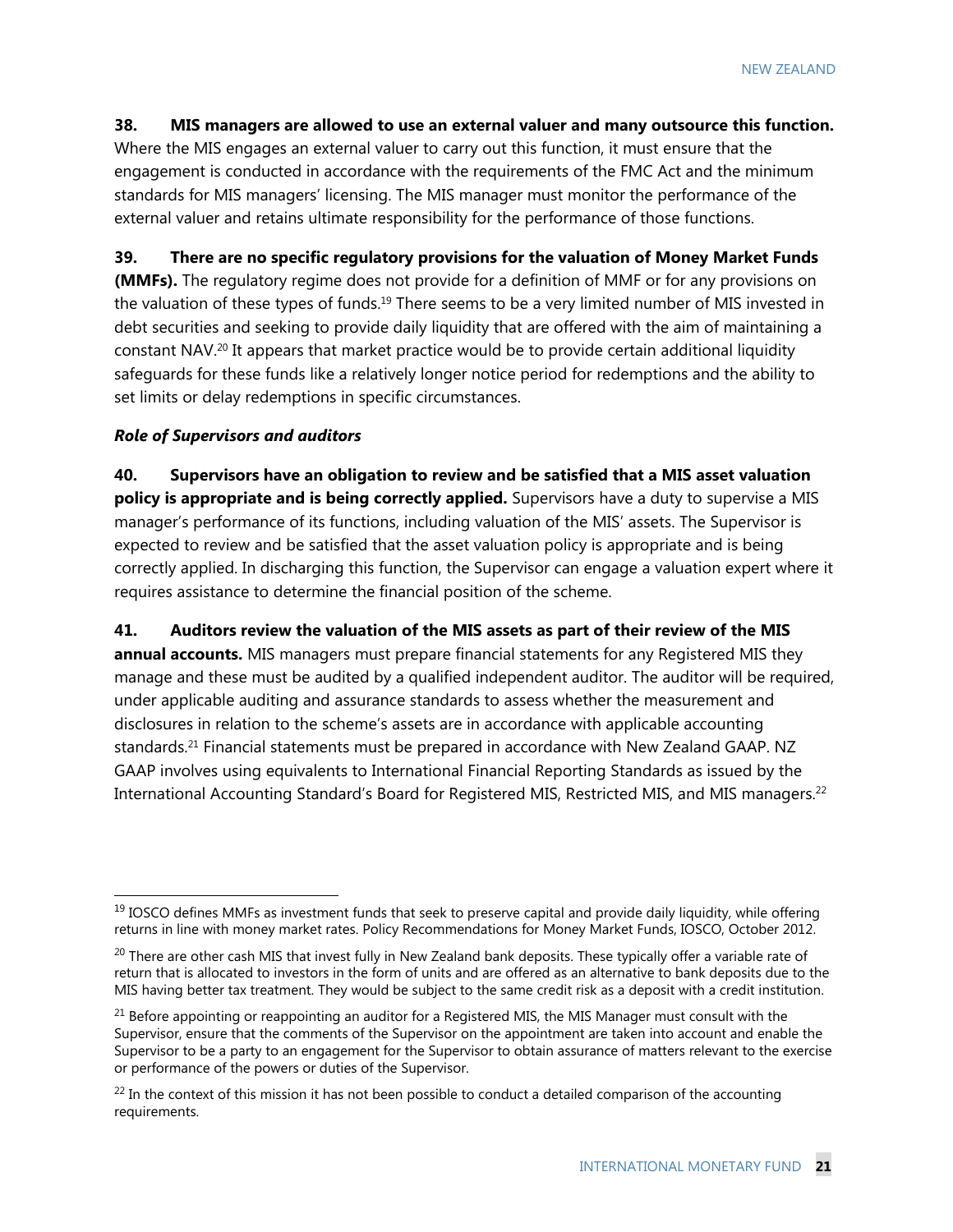# *Treatment of pricing errors*

**42. The FMC Act provides guidance on the reporting and correction of pricing errors and non-compliance with pricing methodologies.** Where a material pricing error or non-compliance with pricing methodologies occurs, MIS managers are required to correct the error, notify the Supervisor and ensure any disadvantaged investor is reimbursed or compensated appropriately. There is no regulatory definition of materiality, but every MIS manager must have an explicit policy to determine when an error or non-compliance with pricing methodology is material. In practice, the thresholds of materiality set by managers seem reasonable for an appropriate protection of unit holders. The fact that the monitoring of pricing errors is one of the main focus of Supervisors' oversight probably also has an impact on this.

**43. Supervisors have a duty to monitor and assess pricing errors.** MIS managers must report material pricing errors to the Supervisor, who must also have processes in place to identify and assess any material notifications. In turn, under the FMC Act the Supervisor must also report any material pricing error, along with details of a remedial plan, to the FMA. Since the implementation of this notification regime, every reported MIS pricing error has been fully reimbursed by either the MIS manager or the administration manager, depending on the cause of the error.

**44. The FMC Act regime contains a comprehensive framework for the valuation of assets of MIS.** The regime covers most relevant aspects of the IOSCO Principles and Standards that relate to the valuation of CIS assets. The FMA may consider, however, developing a framework for MIS managers and Supervisors on certain minimum requirements that valuation methodologies should encompass. Such guidance could ensure that practices like historic NAV pricing and use of constant NAV are clearly discouraged, in line with Principle 9 of the IOSCO Principles for the Valuation of CIS Assets and Recommendation 10 of IOSCO Policy Recommendations for MMFs.<sup>23</sup> Money Market Funds should also be defined through regulation, in line with Recommendation 1 of the Policy Recommendations for MMFs.24

# **Management of redemption risk**

# *Liquidity risk management*

-

**45. The FMC Act does not have an explicit definition of liquidity but MIS managers are required to manage liquidity risk appropriately.** All MIS have the flexibility to set their investment strategy, provided they meet the governance and disclosure requirements of the FMC Act. MIS managers, however, are expected to have robust processes and controls in place to manage the liquidity risks associated with the investment strategy of the MIS they manage. These processes must be documented in the governing document of each MIS.

<sup>&</sup>lt;sup>23</sup> Recommendation 10: "MMFs that offer a stable NAV should be subject to measures designed to reduce the specific risks associated with their stable NAV feature and to internalize the costs arising from these risks. Regulators should require, where workable, a conversion to floating/variable NAV. Alternatively, safeguards should be introduced to reinforce stable NAV MMFs resilience and ability to face significant redemptions."

<sup>&</sup>lt;sup>24</sup> Recommendation 1: "MMFs should be explicitly defined in CIS regulation."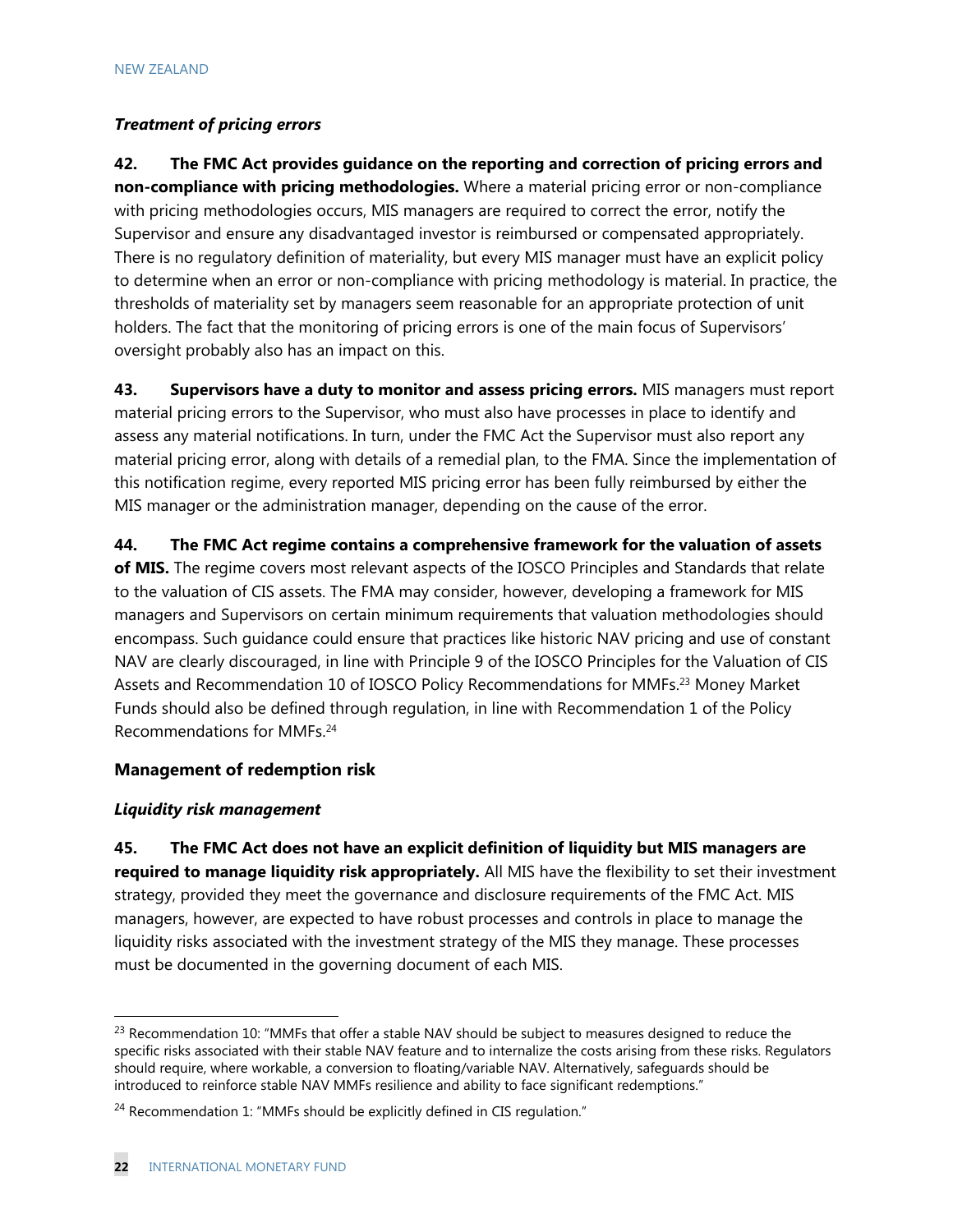**46. While the FMC Act does not prescribe any specific liquidity, diversification or concentration limits, the MIS liquidity risk management policies should be detailed in the SIPO.** The SIPO should contain any policies that are relevant to achieving the investment objectives and strategies of the MIS. This would include any liquidity and cash flow management policies, tactical asset allocation policies, rebalancing, hedging and any diversification requirements or limits. As mentioned above, monitoring compliance with the prescriptions of the SIPO is one of the Supervisors' major duties with respect to MIS.

# **47. As part of the licensing process, the FMA assesses whether the liquidity risk management functions of MIS managers are appropriately implemented, monitored and**

**reviewed.** The FMA's expectation is that, for a MIS manager to be capable of effectively managing the investments of the MIS, it has to consider the liquidity risk of the underlying investment products in forming the investment strategy. It must also have adequate and effective processes to select and allocate assets to comply with the SIPO and taking into account the liquidity for different types of assets and the impact of investment techniques and strategies. MIS managers are also expected to stress test their investment strategies as appropriate for the particular investment strategy or scheme assets.

**48. A MIS manager can use any tool incorporated in the governing document of the MIS to manage the scheme's liquidity.** This would enable MIS to use redemption notices, lock-in periods, liquidity buffers, gates, suspension of redemptions, redemptions in kind, side pockets, separate liquidity facilities, swing pricing, etc. if these were incorporated into the governing document. Changes to the governing document to introduce or remove liquidity management tools will typically require the approval of scheme participants or of the Supervisor, if it is satisfied that the amendment does not have a material adverse effect on the participants.

## *Suspension and deferral of redemptions*

**49. A MIS can suspend or defer redemptions as long as this is provided for in its governing document.** In exercising their discretion to suspend or defer redemptions (for example in the occurrence of a liquidity event), MIS managers will need to comply with their Overarching Duties as Managers to act in compliance with a professional standard of care. The Supervisor will also monitor the MIS manager and MIS in these situations and report to the FMA the steps to be taken to address a liquidity event.

**50. The power to suspend redemptions can be exceptionally obtained by a MIS manager if it is not included in the governing document.** Should a MIS governing document not contemplate suspension of redemptions, but a situation arises that the MIS manager cannot value or redeem MIS assets (e.g., in case of market disruption), MIS managers can either (i) seek a change to the governing document (a process that could be dealt with expediently by obtaining permission of the Supervisor if the change does not have a material adverse effect on participants) or (ii) apply to the court for an additional power to suspend redemptions, which the court will grant if it considers this to be in the best interest of participants. The FMA would also be able to intervene and give a direction to suspend redemptions, when it considers that a MIS manager or Supervisor is not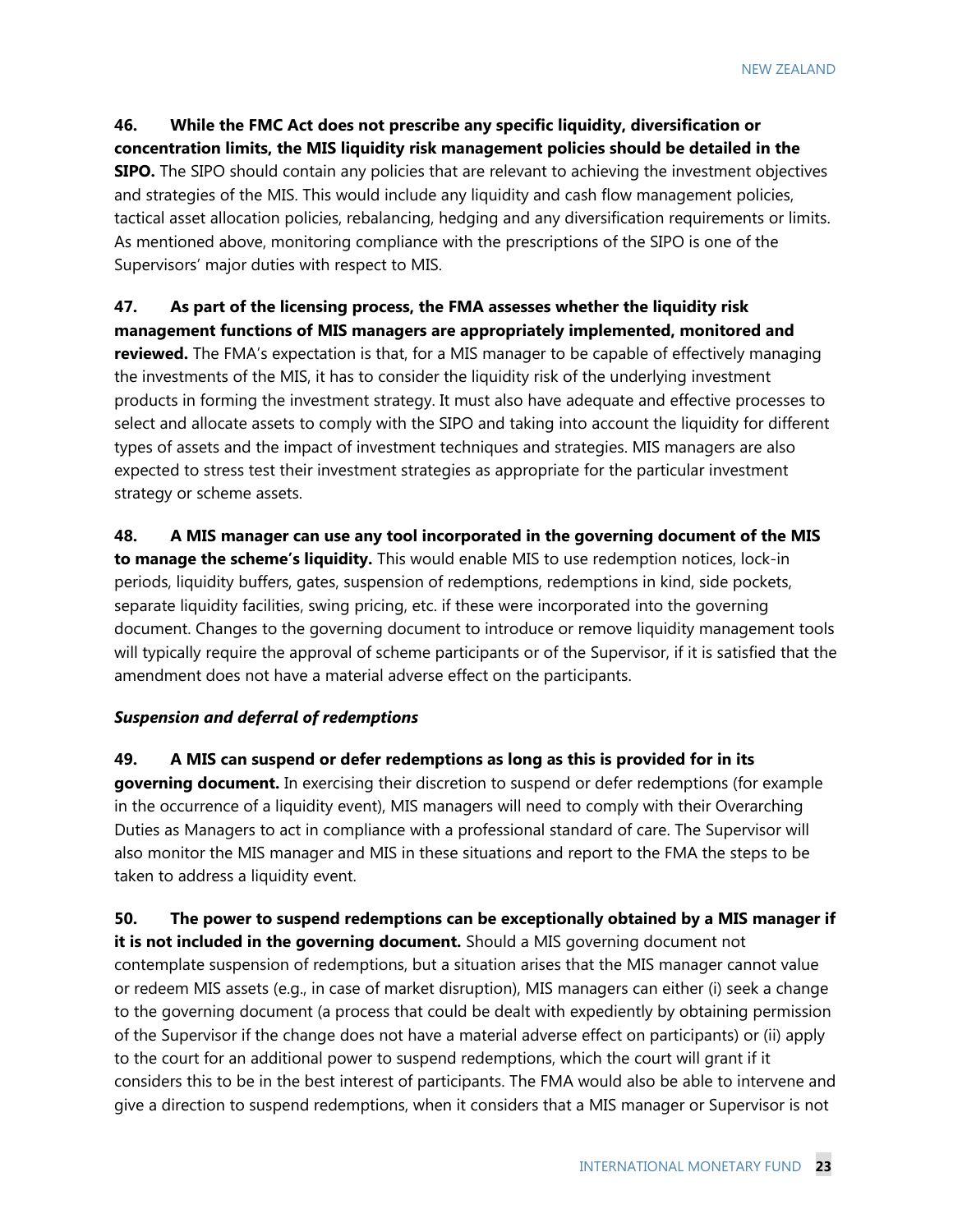adequately managing a valuation, pricing or redemption matter not contemplated by the governing document.

**51. The FMA has done a high level sample review of liquidity risk management tools described in SIPOs and governing documents of MIS throughout the MIS manager licensing process.25** Further to anecdotal evidence obtained through the licensing process, most MIS managers incorporate the ability to suspend redemptions in the governing documents, while other tools like side pockets and notice periods are seen less often. Swing pricing appears to be rarely used.

**52. While the liquidity risk management regime is lightly prescribed, it is flexible enough to permit use of any liquidity management tools appropriate to the MIS under management, including suspending redemptions.** In general terms, prescribed disclosure ensures that any risks are appropriately signaled to investors through the PDS. At the same time, any limits or controls to the investment strategy of each MIS, as well as the ability of the MIS manager to use any exceptional liquidity management tools, are set out in the SIPO and governing document and therefore monitored by the Supervisor. As discussed in the following section, an adequate supervisory approach by the FMA should mitigate any potential risks arising from the lightly prescribed regime.

## **Use of leverage**

**53. There are no regulatory restrictions or limits on the use of leverage by a Registered** 

**MIS.** MIS managers are able to use leverage provided that this is (i) provided for in the governing document of the MIS and SIPO; (ii) disclosed to investors in the PDS/Register Entry; and (iii) undertaken in accordance with the Overarching Duties of Managers to act in compliance with a professional standard of care. Also, where leverage is permitted, the FMA considers that it is generally appropriate to provide limits on its usage. These limits would also be established in the SIPO and governing document.

**54. Supervisors monitor the use of leverage by Registered MIS managers.** Supervisors must ensure that the MIS manager is complying with the MIS' governing document and SIPO and that it is providing accurate disclosure on the use of leverage to investors. For these purposes, Supervisors receive regular reporting from managers and custodians and these reports are reviewed against the SIPO to ensure all investments are permitted and do not break restrictions. The Supervisors are also expected to undertake ongoing monitoring of the policies, processes and controls the MIS manager has in place to ensure compliance with the SIPO and that any leverage is appropriately disclosed to investors.

**55. There is a general perception that leverage is minimally used by New Zealand MIS managers, but available data is limited.** Many governing documents contain the possibility of using leverage, both through borrowing–which would be permitted on a short term basis only, to

<sup>&</sup>lt;sup>25</sup> While review of MIS managers' liquidity risk management systems is done on a systematic basis at the time of licensing, the FMA has so far only done sample reviews of some of the governing documents and SIPOs for the MIS they manage (i.e., no exhaustive review of all Registered MIS' SIPOs and governing documents has been carried out).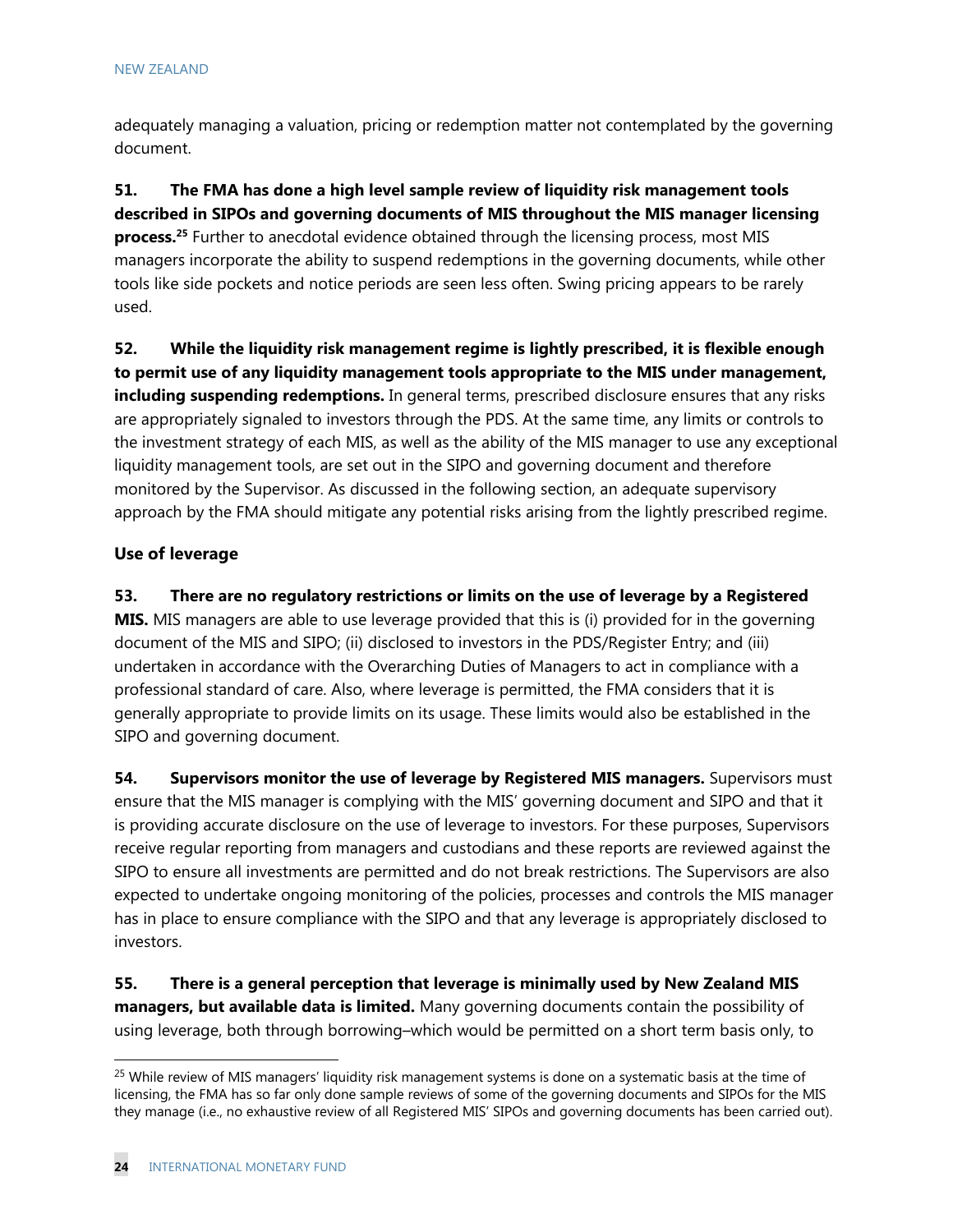effect redemptions on the fund–or through the use of derivatives. However, for those MIS that can use leverage, self-imposed limits tend to be very conservative (generally up to 20 percent of the NAV). Through the information obtained during the licensing process, the FMA's perception is that the actual use of derivatives by MIS managers is very limited (other than for hedging purposes) and limited to a few funds. Under the FMC Act MIS managers must report their derivatives positions as part of their portfolio composition every six months, which will give the FMA an initial sense of the actual use of synthetic leverage by New Zealand Registered MIS.

## **56. Even in the absence of prescribed limits, the use of leverage by New Zealand MIS**

**managers seems quite conservative.** The self-imposed limits on leverage are primarily monitored by the Supervisors through their initial review of the SIPO and the ongoing monitoring of the manager's compliance with their investment strategies. The FMA should assess the data on holdings that will be reported by the MIS managers of Registered MIS and the Supervisors' review of MIS' use of leverage to have a better perspective on the extent to which leverage is used within the MIS population and be able to monitor any significant increase.

# **Safekeeping and segregation of fund assets**

## **57. The FMC Act requires that the assets of MIS are segregated from those of the MIS**

**manager.** The property of a Registered MIS must be held by the Supervisor, who can in turn delegate custody to an external custodian if permitted by the MIS governing document. Assets must be held separate from the assets of the Supervisor or custodian and are protected from the insolvency of any of those entities. When delegating the provision of custody services, the Supervisor must ensure that the function is performed in the same manner as if the Supervisor was performing it directly and monitor such performance. Where the holding of scheme property is contracted out to an external custodian, the Supervisor remains jointly liable for the performance of the custody function.

**58. External custodians that provide services in relation to MIS do not need to be licensed entities and are not subject to any prudential requirements.** To be eligible to be appointed as an external custodian of a Registered MIS, a firm must (i) be a legal entity that the Supervisor believes to be appropriate to hold and safeguard MIS assets and (ii) be functionally independent of the MIS manager. In practice, a number of New Zealand custodians are subsidiaries of Supervisors. They are permitted to use omnibus accounts to register assets of each fund on behalf of investors. Detailed account of the units held by each individual investor will be kept by the MIS manager or the fund administrator.

**59. The FMA has no direct oversight of the activities of custodians.** Whether custody services are provided by a licensed Supervisor or an external custodian, these operations do not need to be separately licensed. Therefore, the FMA cannot directly oversee the custody functions carried out by Supervisors or third party entities. The FMA has some indirect insight into these activities through monitoring of the Supervisors. In particular, it can get a sense of the governance and culture within those Supervisors that also provide custody services and that share reporting lines. It will also monitor the Supervisor's processes, approach and criteria applied when approving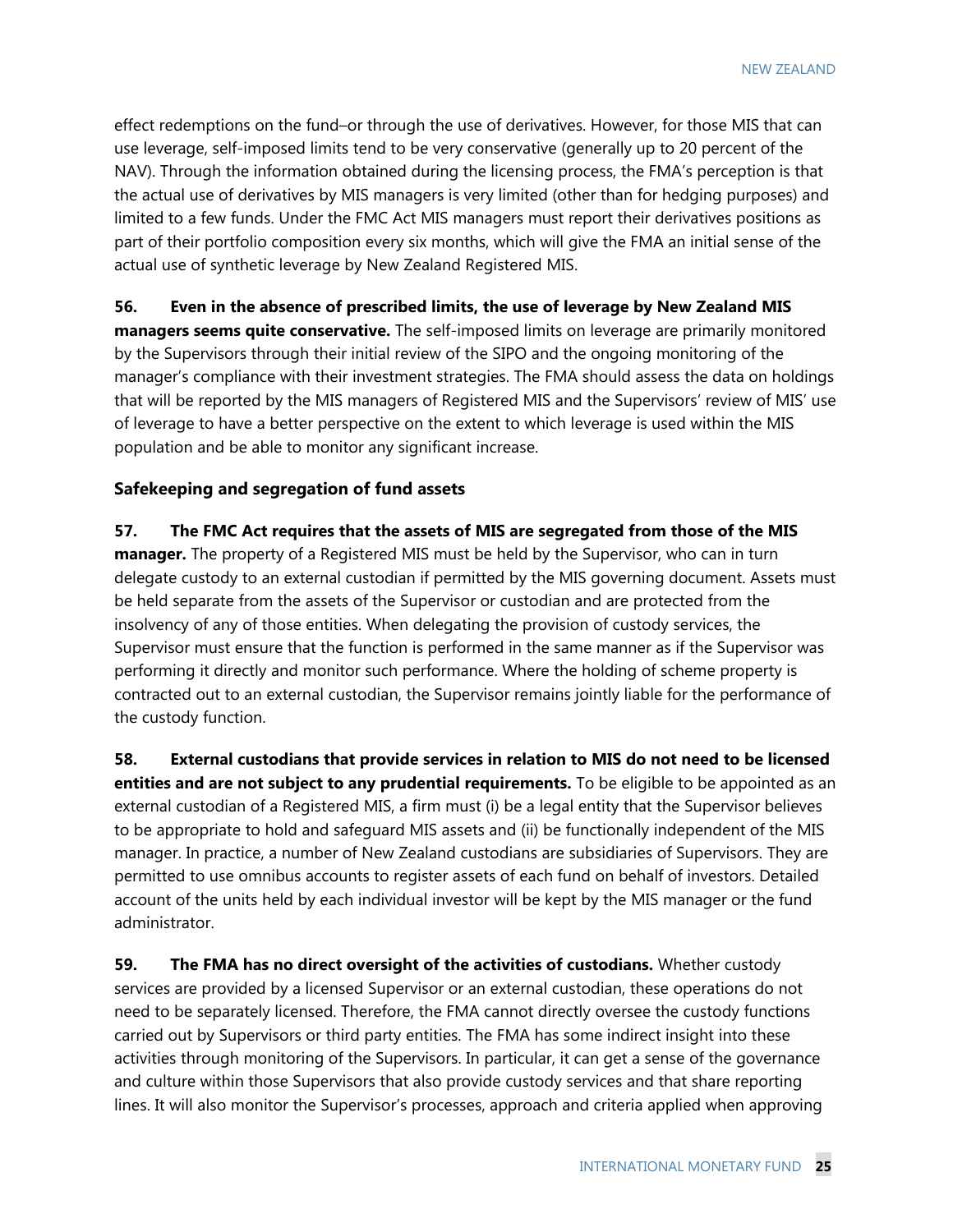and monitoring the performance of custodians, which indirectly may provide certain information on the operations of the latter.

**60. Given the fact that custodians perform key functions regarding safeguarding investors' assets, consideration should be given to reviewing the perimeter of regulation to require them to be licensed.** Aside from an indirect oversight through the monitoring of Supervisors, the FMA has no visibility of custody activities for MIS. Custodians are not prudentially supervised by any other authority in New Zealand. IOSCO's Standards for the Custody of CIS' assets recognize the fact that most regulatory regimes require CIS custodians to be licensed, authorized or approved and be subject to some form of ongoing regulatory oversight.

# **C. Authorization**

**61. The FMA has a structured and documented process to assess and verify license** 

**applications.** The process includes the undertaking of a risk evaluation of the application to determine the level of assessment required. Each applicant is assessed through a risk estimate model using qualitative risk factors (e.g., complaints, alerts or warnings) and quantitative data to assign a risk estimate for the license application. The risk rating will determine the intensity of assessment of the license application. Depending on the level of risk determined, the review and assessment of applications can entail desk-based reviews, requests for further information, interviews with the applicant, on-site reviews and/or engagement with the applicant's Supervisor.

**62. The FMA has a core licensing team which works with the broader supervision team to process all license applications.** The licensing team receives all MIS manager license applications and reviews them for completeness as well as undertakes any fit and proper checks before handing the applications over to the supervision team to assess against the eligibility criteria. Staff in the supervision team have been involved fully in the licensing process, considering the authorization of MIS managers is the first stage of the supervisory cycle. Staff are not necessarily assigned to specific types of applicants, but the flexible structure of the team permits it to leverage on the expertise of its members on certain types of entities as needed. Throughout the transition to the FMC Act regime, the FMA licensed 66 MIS managers.

# **MIS managers**

**63. MIS managers are subject to comprehensive licensing requirements.** Any person acting as the MIS manager of a Registered MIS must be licensed by the FMA. In order to issue a license, the FMA must be satisfied that the MIS manager has met all of the relevant requirements in the FMC Act and Regulations (Eligibility Criteria). The FMA has also published a Licensing Application Guide which sets out a series of minimum standards for MIS managers covering legal requirements, fit and proper, capability, operational infrastructure, financial resources and governance. The FMA expects all applicants to explain how their approach is appropriate to meet the minimum standards and Eligibility Criteria for the size and nature of their business.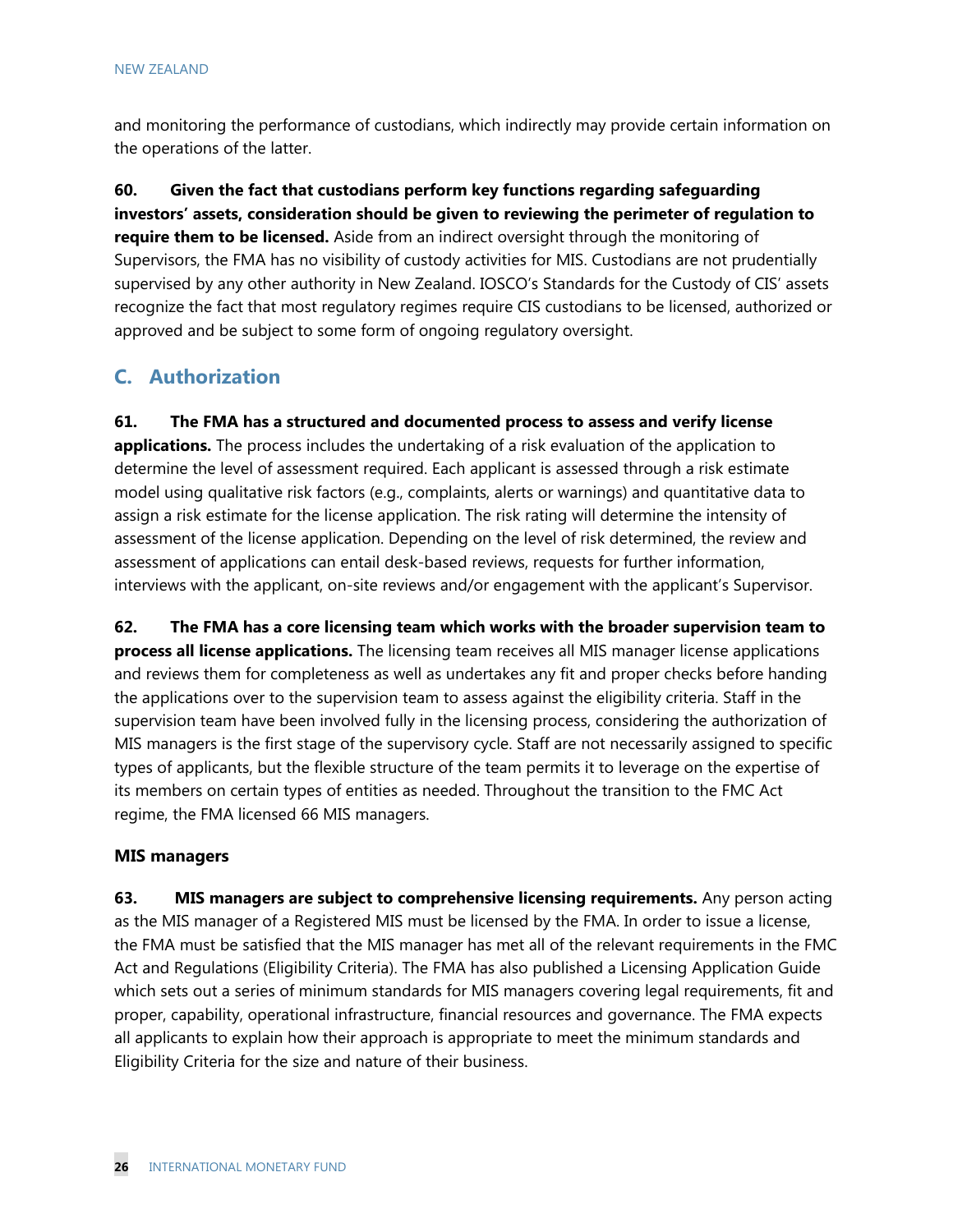#### **64. The FMA also has the ability to impose additional license conditions on a MIS**

**manager.** If the applicant is issued a MIS manager license, it must continue to meet eligibility criteria on an ongoing basis. It will also be subject to standard license conditions for the provision of its services. The FMA may also set additional specific conditions for individual managers on a caseby-case basis. Some are imposed on a transitional basis and reflect the significant step up that is made by applicants to transition into the new regime. These conditions will be reviewed as part of follow up monitoring.

#### **65. MIS managers also need to meet applicable licensing requirements for outsourced**

**functions.** MIS managers can outsource some of their functions, like investment management and/or administration, while remaining responsible for discharging those functions, as there is no separate requirement for the external provider to be licensed.<sup>26</sup> Where a function has been outsourced the MIS manager will remain responsible for meeting any relevant Eligibility Criteria and minimum standards. The FMA assesses any delegation arrangements as part of the licensing process for the MIS manager, verifying that the manager has: appropriate processes to ensure that the external provider is capable of effectively performing the outsourced function to an acceptable level, legal arrangements to enable effective monitoring and to ensure records will be available for inspection by the FMA on request, and a performance program to monitor the provider's performance. MIS managers are required to report any material changes to outsourcing arrangements to the FMA, which will allow the FMA to continue to monitor the manager's ability to satisfy its statutory duties and licensee obligations.

**66. To be able to assess managers' ability to perform their functions at the licensing stage, the FMA has done a high-level sample review of governing documents for some MIS.** As part of the review of a MIS managers' processes and capabilities, licensing staff looked through a sample of SIPOs and governing documents for MIS managed by each manager. This has provided the FMA staff with an overview of some of the types of funds each manager would offer and how the manager's resources and expertise match the complexity of the products offered. It has also provided an indication of whether the processes of the managers are fit for purpose for the investment strategies offered, (e.g., for the management of liquidity risk, use of leverage and valuation of assets).

**67. The FMA considers licensing a confirmation of compliance with minimum entry-level standards.** By issuing a license to a MIS manager, the FMA recognizes that the processes, procedures and operational conduct of the MIS manager meet the entry-level expectations, while the aim of the FMA is to raise standards over time, through its supervisory/monitoring process and industry engagement.

<sup>&</sup>lt;sup>26</sup> Note that entities performing delegated investment management functions in New Zealand for MIS are not required to be licensed by the FMA. The provision of portfolio investment management services to retail clients (where entities make buy-sell decisions for retail clients without needing to consult them), is called Discretionary Investment Management Services (DIMS) in New Zealand, and is licensed by the FMA.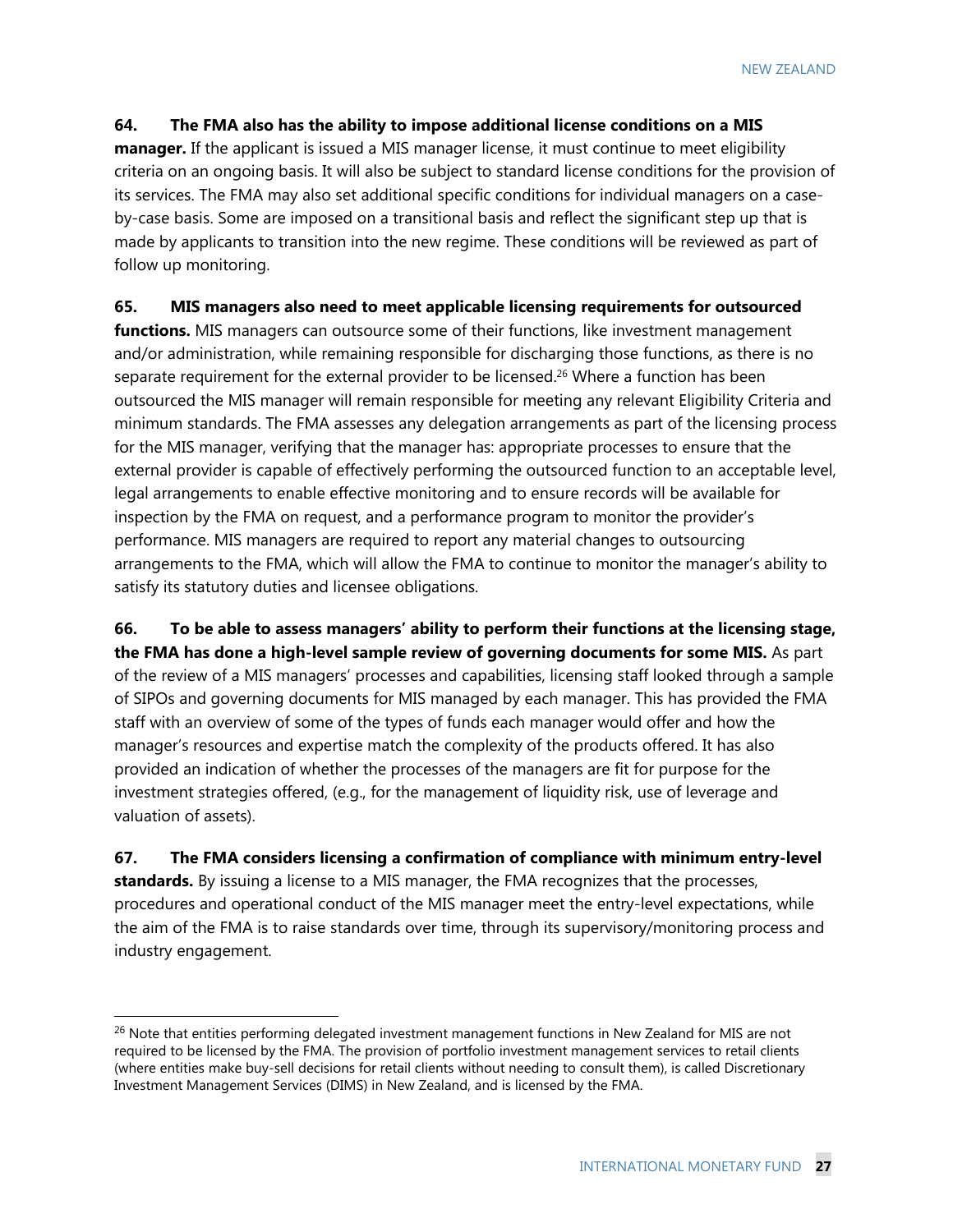# **Supervisors of MIS managers**

**68. To license a Supervisor, the FMA must be satisfied that the applicant is capable of effectively performing its functions.** The FMA's assessment covers fit and properness, capacity, resources, controls and processes, governance, and independence. A significant part of the review focuses on the applicant's compliance monitoring and how the applicant will ensure that the MIS managers it oversees will comply with their obligations. Additionally, the FMA must be convinced about the Supervisor's independence from the MIS manager. It considers any relationship that the Supervisor or its directors and senior managers may have with the MIS manager or any other businesses or relationships of the Supervisor or its associated persons that may compromise its independence.

**69. The licensing regime for Supervisors has been in place for five years.** Over this time, the FMA has engaged with Supervisors regularly, through industry meetings and ongoing monitoring, which has resulted in a progressive improvement of standards.

# **MIS**

**70. MIS are not subject to licensing, but are registered on the Disclose Register.** Before being able to make a Regulated Offer, the MIS manager must register the MIS on the Disclose Register. For these purposes the MIS manager must prepare a PDS and supply the Registrar with all the information that the register entry for the MIS is required to contain – such as any governing documents and the SIPO.

**71. While compliance with the registration requirements of the FMC Act is assessed by the Registrar, the FMA carries out pre and post lodgement reviews of offer documents.** The prelodgement review process is not a legal requirement. The process is aimed at ensuring that offer documents are likely to meet FMA's expectations and to assist with meeting the new requirements of the FMC Act. Once an offer is lodged on the Disclose Register, the FMA rates it and reviews it in accordance with its risk estimate model described above. Where the FMA finds that an offer document is potentially non-compliant with regulations, it will contact the MIS manager and seek to have the query resolved or documents withdrawn or amended.

**72. The review of MIS offer documents has provided valuable market information to the FMA on the industry's approach to and disclosure of risk.** In the period from the introduction of the FMC Act until 1 December 2016, the FMA has reviewed the PDS of 109 MIS that have registered on the Disclose Register. As this is the first time MIS have had to be registered, the FMA has taken the opportunity to engage with the industry on the expected standards of offer documents for MIS. As part of the process of reviewing the PDS for MIS, FMA staff have met with the MIS managers where needed to discuss the quality of the content and, in particular, the approach to risk under the new regime and the expectations for MIS managers when disclosing those risks to investors. This review has also provided FMA staff with a better understanding of the MIS offered by MIS managers and will likely assist in the supervisory process going forward.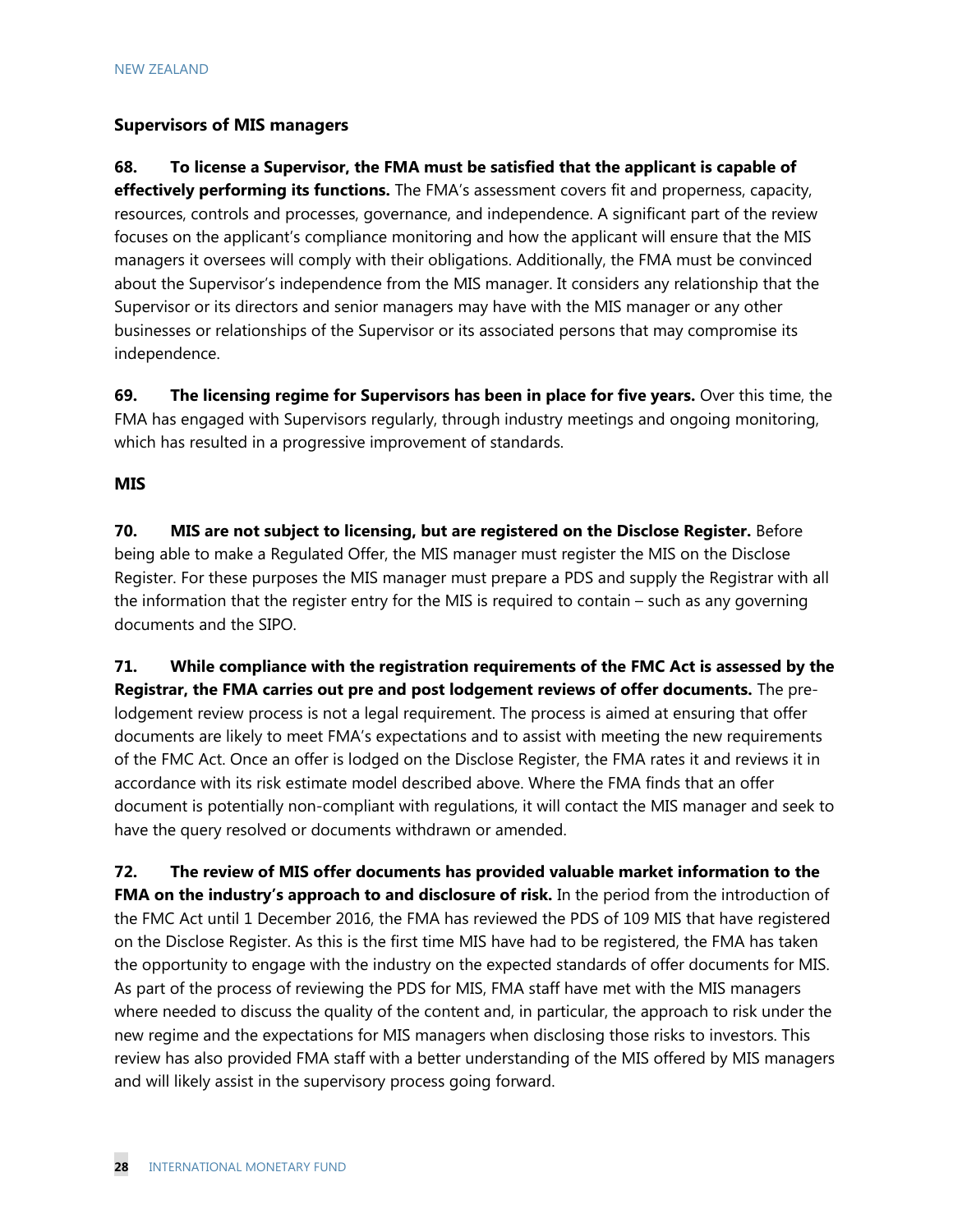**73. The FMA has comprehensive and well documented processes for the licensing of MIS managers and Supervisors and is appropriately resourced to carry out that function.**

**74. The FMA should continue the pre-lodgment review of MIS offer documents.** The FMA has made a significant effort undertaking the pre-lodgment review of MIS offer documents and we understand this review will be continued. This review will assist the FMA in ensuring that MIS offer documents are in line with the FMC Act, being able to address any issue before lodgment. Also, as mentioned, the sample review of governing documents and SIPOs for newly registered MIS has proven to provide very relevant information to the FMA. Going forward, the FMA should consider reviewing SIPOs and governing documents for new MIS. While this is still a primary responsibility of Supervisors, it would be important for the FMA to take a more hands-on approach as these documents govern many relevant topics. Presumably, the FMA can approach the review from the point of view of systemic risk implications while Supervisors will tend to focus more on issues relevant to the protection of unit holders.

# **D. Supervision**

#### **Organization and resources**

**75. The supervision team is responsible for the monitoring of fund management related activities.** This team currently has 24.9 full-time employees (FTEs) responsible for the ongoing monitoring of all entities under the supervision of the FMA, including MIS managers, Supervisors and LITs. As mentioned above, the staff of the supervision team has also been involved in licensing of MIS managers to gain a better understanding of the asset management industry.

## **Supervisory approach**

**76. The FMA applies a risk-based approach to supervision, aiming to focus on those participants that pose the greatest risk of adversely impacting fair, efficient, and transparent financial markets.** The FMA's monitoring priorities are guided by top-down and bottom-up considerations:

- Through reviewing its Strategic Risk Outlook (SRO), the FMA takes a top down approach to identifying market risks and assessing potential harms.
- Within each sector, the FMA reviews the information gathered from licensing, monitoring, reporting, complaints and thematic reviews and interaction with market participants and uses this information to estimate the level of risk associated with market participants, assisted by the use of risk estimate models (REMs).

**77. The inputs into the REMs include quantitative data and qualitative assessments.** Inputs are collected from different sources, including all of the reports and notifications that the FMA receives from market participants. The REMs also include qualitative assessments from monitoring work and thematic reviews conducted by the FMA. The risk factors are scored and weighted to give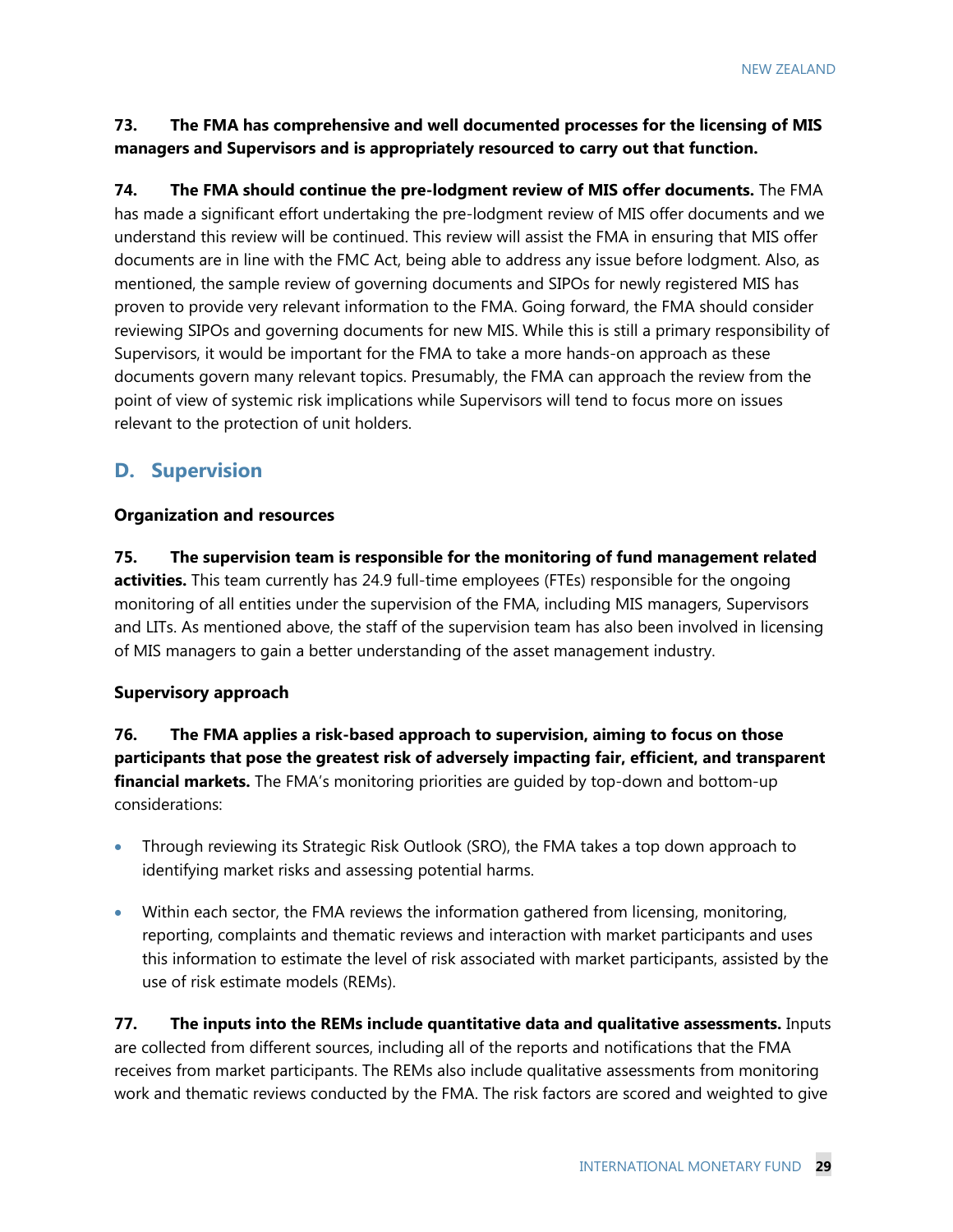a result for consequence and likelihood (of failure to meet licensing and/or regulatory obligations), and a final risk score. The REMs and their processes are continuously refined and are being influenced by the experience gained by the FMA through the recent licensing of firms under the FMC Act. The FMA is currently finalizing the REMs for MIS managers (post licensing) and expects to be able to start using those to assist in the determination of the future supervisory cycle of the new licensees.

#### **78. Supervisory activities of MIS encompass four broad areas:**

- *Monitoring provided by Supervisors***.** Supervisors provide the frontline monitoring of MIS managers, and are expected to identify and assess risks posed by them, understand and monitor how these risks are mitigated and act to require the MIS managers to take additional steps where needed. The obligation on Supervisors to oversee MIS managers does not prevent the FMA from also monitoring the same MIS managers where the FMA considers that appropriate. Additionally, the FMA has an ongoing oversight role relating to Supervisors, which it carries out through assessment of periodic and ad hoc reporting, on-site visits and assessment of market trends.
- *Periodic monitoring and inspections***.** In the near term, the FMA's planned monitoring will be undertaken on the basis of the priorities identified during the licensing process. This monitoring can entail a mix of on-site visits, desk-based reviews and telephone interviews.
- *Thematic reviews***.** Thematic reviews use a combination of FMA's resources, including data gathering and analytics, desk based research and on-site activity. They typically result in a Board paper, report to the market and possible market guidance. The FMA's target is to complete at least five thematic reviews per year. Recent areas of coverage include sales and advice by financial service providers (including KiwiSaver providers) and corporate governance disclosure.
- *Reactive monitoring and inspections***.** The FMA can also undertake reactive supervision in response to feedback from the market, complaints from investors, reporting from Supervisors or referrals from co-regulators or overseas regulators.

**79. As explained in Section B above, several relevant aspects of fund management activities are subject to direct ongoing oversight by the Supervisors.** The approach to liquidity risk management (including stress testing, suspension of redemptions, etc.), valuation of MIS assets and segregation and custody of assets are issues that are particularly relevant to the stability of the financial sector and where significant risks could arise. Under the FMC Act regime, these are to be monitored directly by the Supervisors through their oversight of compliance with the SIPO and governing documents. However, the FMA retains supervisory capacity over all aspects of MIS management, irrespective of whether these are to be primarily overseen by Supervisors.

**80. The supervisory strategic priorities for the next fiscal year will focus on newly licensed MIS managers.** Leveraging on recently acquired visibility of the MIS manager population through the licensing process, the FMA will focus on undertaking follow-up monitoring of any MIS manager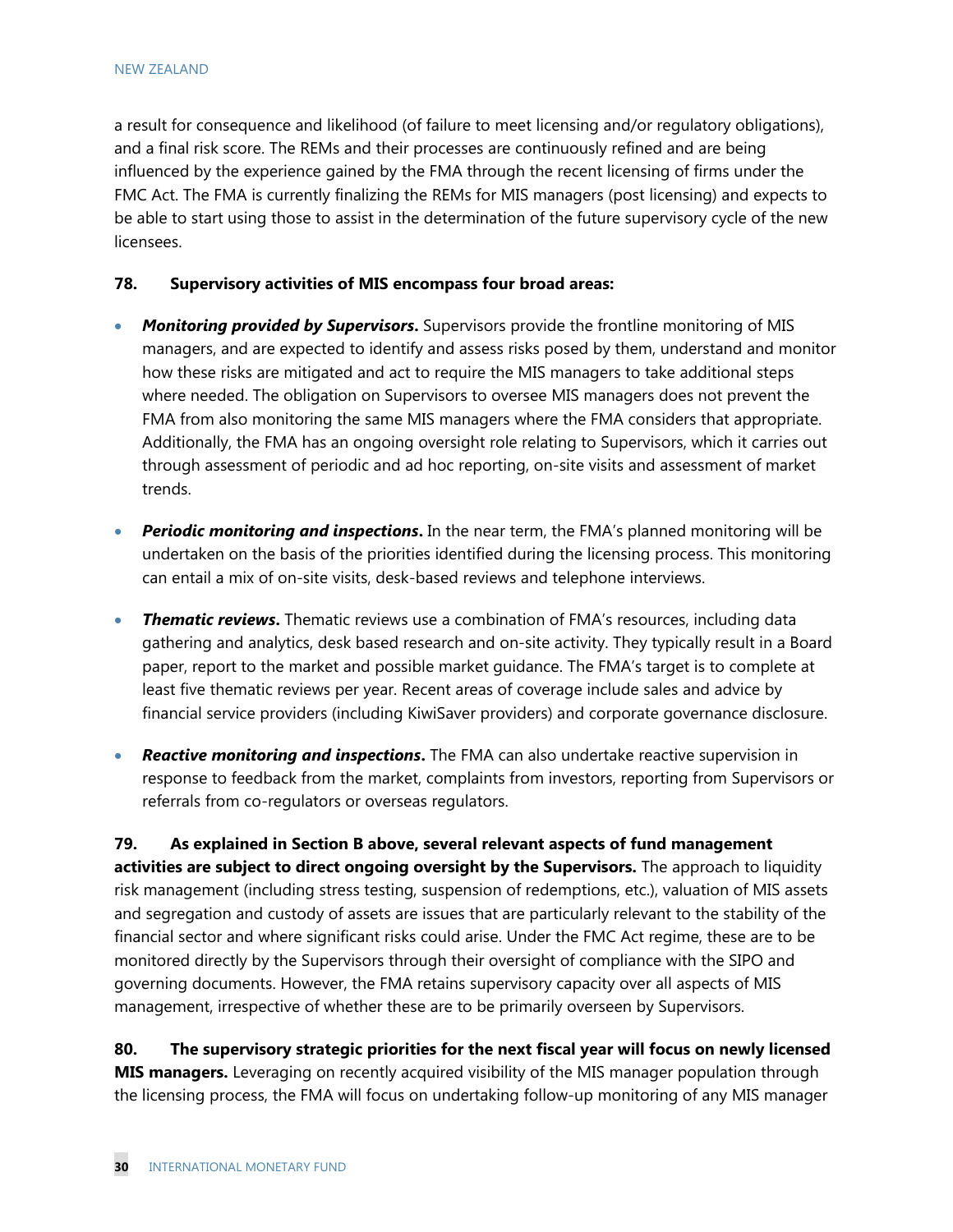identified as high risk. The FMA will monitor those MIS managers with short dated or prerequisite conditions, as well as those that have been required to comply with additional specific conditions in the licensing process. Monitoring work to assess compliance with these conditions will also be undertaken under a risk-based approach.

**81. The FMA has a broad range of investigation and enforcement powers.** The investigation powers range from the ability to obtain information, documents and evidence to the power of entry and search under a search warrant granted by the court and also includes broad powers to share intelligence and information with domestic and foreign counterparts. The FMA also has overarching powers to take remedial action in case of breaches of securities regulation, including the ability to impose remedies on supervised entities in relation to contravention of licensee obligations, the power to make stop orders or direction orders, issue warnings and to bring both civil and criminal proceedings against any person under a variety of acts.

**82. Investigations can result from information provided by a number of sources, which the FMA is in the process of systematizing.** Investigation activity can arise from information provided by FMA operational teams, frontline supervisors (Supervisors and the NZX), complaints and other government agencies. The FMA is currently developing a new framework to process the collection, handling, analysis and response to all the information received or generated across the FMA. The system, called the Information and Contacts Management Framework, is intended to facilitate the assessment of information to determine the need for further action.

#### **Use of supervisory and enforcement tools**

**83. Due to the novelty of the FMC Act regime, supervisory record for MIS activities is still limited.** The transition period for the FMC Act expired on December 1, 2016 and the majority of MIS managers have only recently entered the FMC Act regime. Nevertheless, the FMA has undertaken some reactive monitoring reviews of MIS managers where issues have come to its attention.

**84. The FMA has a relatively longer track record of monitoring Supervisors.** Since the licensing regime for Supervisors came into effect in 2011, the FMA has proactively inspected each licensed Supervisor to follow up on the matters of specific concern and relevance identified in their initial licensing process. After this initial round of on-site inspections in 2013–2014, the FMA has adopted a more risk-based approach to Supervisors and while it carries out regular reviews of their approaches and responses received through reporting requirements, on-site inspections of Supervisors have been pared back to an average of inspecting 2 Supervisors per year. Priority is given to areas where there have been previously identified concerns or where new issues may have been identified through licensing of MIS managers.

**85. Given the significance of Supervisors for the FMC Act regime and the novelty of regulations, the FMA has intensely monitored their activities during the first years under the new regime.** Under the old regime, Supervisors were trustees for different types of issuers, and carried out a role which was based on review of documentation and compliance with governing documents. The transition to the new regime under the Financial Markets Supervisors Act 2011 and,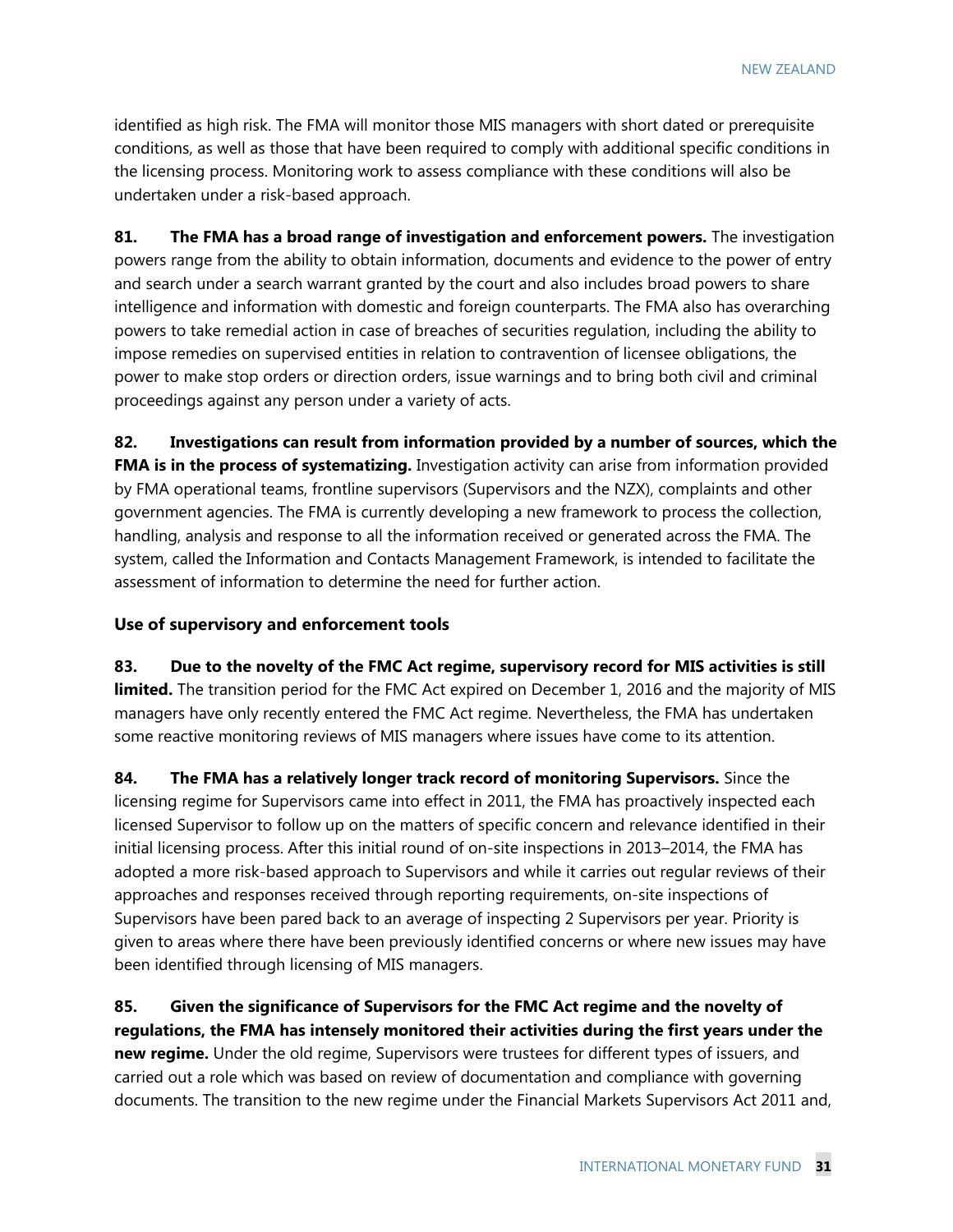#### NEW ZEALAND

further, the introduction of the MIS regulatory framework, has changed the role of the Supervisor. As a result, Supervisors are now expected to identify and assess the risks posed by the entities they supervise, as well as to monitor the steps taken to mitigate those risks. The FMA will continue to monitor and engage closely with Supervisors and has signaled to them that it expects their standards to continue to improve.

**86. The FMA has a significant track record of enforcement action.** FMA's investigation and enforcement activities since its establishment largely focused on dealing with the failure of many finance companies during the Global Financial Crisis. With this legacy enforcement action now almost complete, the FMA's future workload has begun to reflect its transition to a risk-based conduct regulator.<sup>27</sup> Since the FMC Act came into force, the FMA has been able to use the wider range of investigation and enforcement tools the new regime provided, already presenting a comprehensive use of the toolkit.<sup>28</sup> The FMA has been using the regulatory powers in a manner that is proportionate to the harm, the alleged conduct and other public interest factors. $29$ 

**87. When defining its supervisory approach to MIS managers, the FMA should consider retaining direct monitoring of those aspects that are most relevant to financial stability, while leveraging on the oversight provided by Supervisors.** To maximize the value added by the role of the Supervisors, it is important that the FMA determines what its expectations are in relation to the oversight provided by them and periodically reviews compliance with these expectations as Supervisors and the MIS industry continue to mature. In setting those expectations, the FMA should ensure that there is appropriate oversight of MIS managers' activities that are most relevant to financial stability. This could be done by conducting thematic reviews of specific issues or by making sure that on-site inspections dedicate enough attention to the review of these topics. The supervisory approach should leverage on the Supervisors' knowledge of the business of MIS managers to ensure that any potential risks are monitored. In addition, the FMA should ensure it maintains a level of oversight of Restricted MIS that is appropriate to the relatively less stringent regulatory framework for these entities.

# **88. The FMA should continue to engage with Supervisors to ensure that they take a consistent approach to their supervision of MIS and that this is aligned with FMA priorities.**

Supervisors should approach monitoring of MIS managers in a way that is appropriate to the MIS managers' business models and the risks they may pose, but also with a certain level of consistency across the industry. Going forward in the supervisory cycle, the FMA should make sure that it continues to engage with Supervisors to discuss policy positions and supervisory priorities.

 $27$  Since 2011, the FMA brought proceedings in relation to 19 finance companies, resulting in more than \$82 million returned to investors, \$18 million imposed as fines, 37 directors being convicted and banned and 11 people agreeing to be subject to certain restrictions on their ability to be involved in the management of entities.

<sup>&</sup>lt;sup>28</sup> Enforcement action has been taken in a number of areas and using a variety of enforcement tools. Notable enforcement activities have related to governance and culture.

 $29$  Due to the novelty of the MIS regime, it was not possible for this mission to evaluate any meaningful information on sanctions or enforcement actions affecting MIS managers.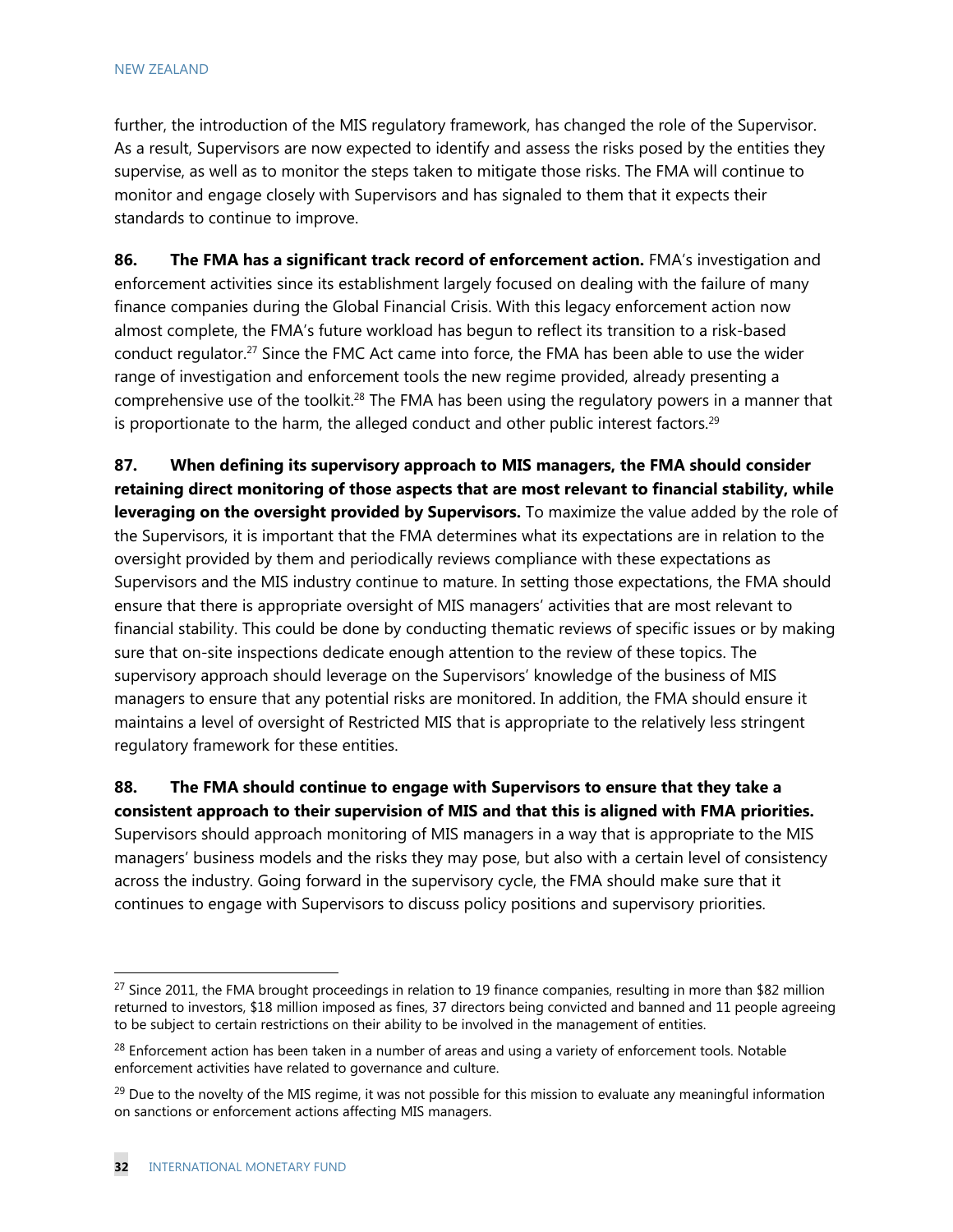**89. In particular, appropriate supervision of functions delegated by MIS managers should be ensured.** The FMA has indicated that the review of outsourcing is likely to be an early theme of monitoring after the FMC Act transition period, which we would strongly encourage. The FMA should particularly assess the extent of delegation and the qualifications of the entities performing delegated functions. Attention should also be given to existing cross-border outsourcing of investment management functions as this would be relevant for the development of any needed supervisory cooperation arrangements going forward.

# **Reporting**

**90. New Zealand MIS managers are subject to comprehensive periodic reporting** 

**requirements.** The majority of reporting obligations require that MIS managers report to the Supervisor, including changes to the SIPO, pricing errors, serious financial problems, or related party transactions. More significant changes to the MIS or the MIS manager, like probability of an insolvency event or resigning of an auditor, may also trigger a report to the FMA. For Managed Funds, the MIS manager must provide quarterly fund updates, including information on the risk profile of the fund and the actual portfolio composition at the end of the quarter, its target investment mix and the top 10 investments and their relativity to the net asset value of the fund.

**91. The Supervisors can also prescribe the type of information they require MIS managers and custodians to provide, in order to monitor their activities.** This typically involves monthly reports from MIS managers and custodians to the Supervisor on portfolio composition, transactions, use of leverage, value of assets, etc.

**92. Deviations from the terms of the mandate of MIS managers must be reported to the Supervisor as a limit break.** The governing document and SIPO must set the investment approach for a MIS, including in most cases benchmark asset allocation ranges and investment limits. A limit break would occur if there was a material breach of either: (i) the nature or type of investments that may be made or (ii) the proportion of each type of assets that may be invested in. Any limit break not corrected within five working days must be reported to the Supervisor and the MIS manager must also provide the Supervisor with a quarterly report on all material limit breaks occurred in the period. Where a limit break reflects a material issue with the operational conduct of a MIS manager, it has to be reported to the FMA.

**93. The FMA can require MIS managers and Supervisors to provide additional information or more frequent reporting.** This is typically done through the use of license conditions, imposed by the FMA to require additional periodic or ad hoc reporting from the MIS manager, either as a standard condition or on an individual basis where the FMA considers that the manager requires higher levels of scrutiny in light of the nature of the business and ongoing compliance and governance structures.

**94. In addition to license conditions, the FMA can request the provision of specific information in the form of a regulatory return.** This tool is currently being developed by the FMA and it will aim to gather information that will enable the FMA to update and improve its risk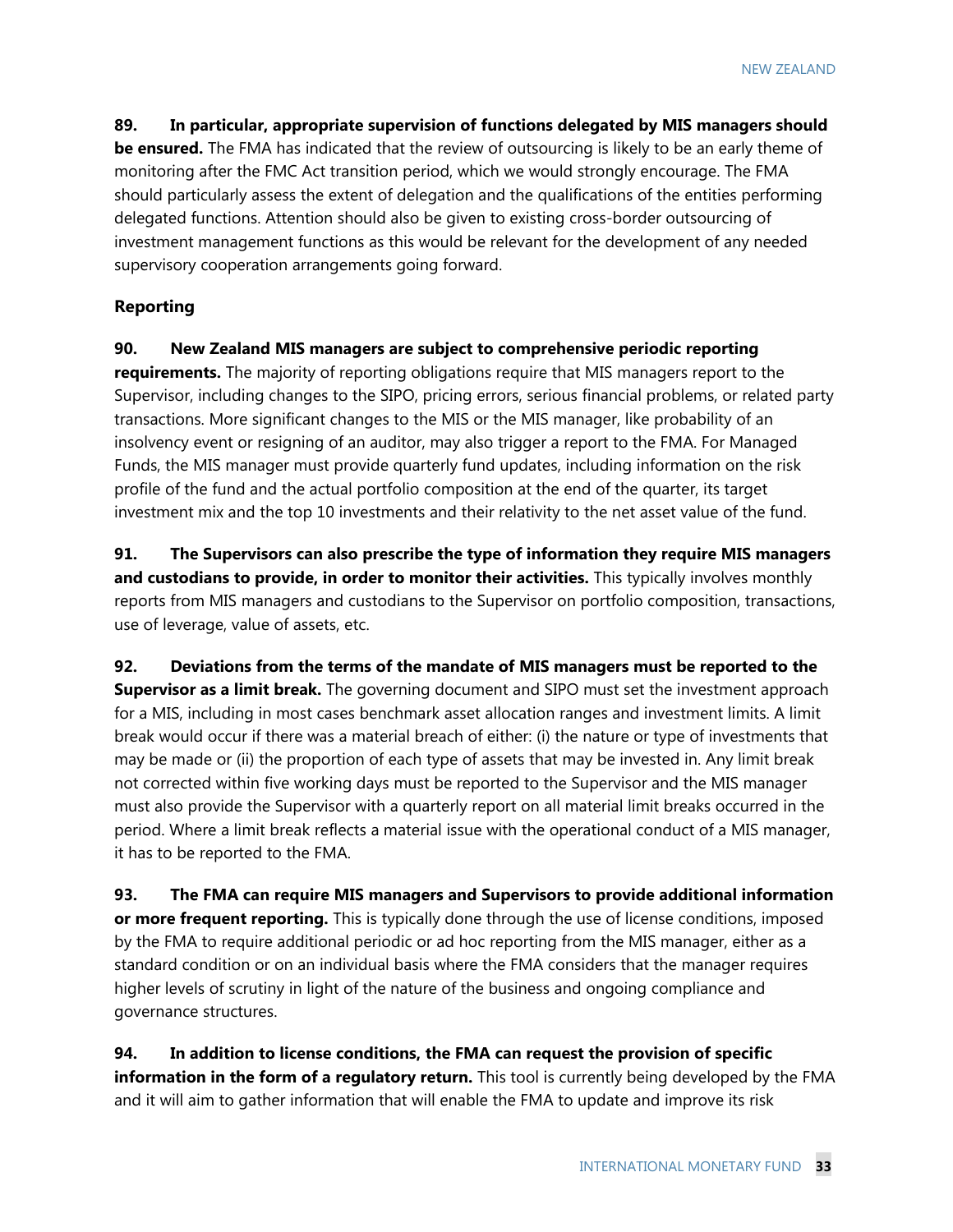assessment of licensed entities, as well as to monitor risk in areas where regulation is relatively light and where the FMA has decided to monitor market activity before imposing additional regulatory requirements. To determine the content of regulatory returns, the FMA is mapping the information that it already receives or has available under the new regime, the information collected through the licensing process or from other sources and identifying any relevant gaps that would need to be filled by periodic returns. It expects to finalize this process in the following months and submit the draft returns for industry consultation.

## **95. KiwiSaver schemes are subject to additional reporting requirements.** These

requirements include producing an annual return including prescribed statistical information on top of the general reporting requirements for Registered MIS described above, as well as providing a notification to the FMA of any fee increase in relation to any fees for services of a KiwiSaver scheme.

# **96. Supervisors also have certain reporting requirements related to their own conduct.**

Aside from reporting on MIS managers' operations as required, the Supervisors have to deliver regular operational reports of their own conduct to the FMA at least every six months. These reports provide a summary of the Supervisor's compliance with the terms of its license and of its interactions with the MIS managers it supervises as well as any relevant change in the Supervisor's circumstances. Supervisors must also certify that they continue to have sufficient financial resources and independence to support their operations and hold adequate professional indemnity insurance.

## **97. The reporting regime is quite comprehensive and includes significant reporting to the**

**Supervisor.** While data at the time of this mission was relatively limited due to the novelty of the licensing regime, information to be received from MIS managers under the reporting requirements of the new regime will provide the FMA with a more accurate picture of the industry. When developing the content of additional regulatory returns, the FMA should also consider what information is already being reported to the Supervisor to avoid duplications. It may also be worth considering whether the information reported to Supervisors and FMA should be provided on a compatible format to permit better analysis of the information.

# **E. Systemic Risk Monitoring**

**98. The FMA has a broad responsibility to contribute to the identification, monitoring and appropriate management of systemic risk in the New Zealand financial markets.** To assist in meeting this responsibility, the FMA has established the Strategic Risk Committee (SRC), composed of senior staff from different areas of the organization who meet monthly to discuss emerging risks and review the status of previously agreed strategic risks. Strategic risks discussed by the SRC are recorded in a Risk Register and assessed against the FMA's overarching risk assessment and prioritization framework to understand their potential likelihood and consequences.

**99. A Strategy and Risk team is responsible for the overall management of the FMA's strategic and operational risk framework.** The team has 4.8 FTEs and, among other duties, is responsible for drafting a monthly Emerging Risk Report, identifying risks that are either growing in size or importance, or are new to the FMA's regulatory perimeter. Information collected from